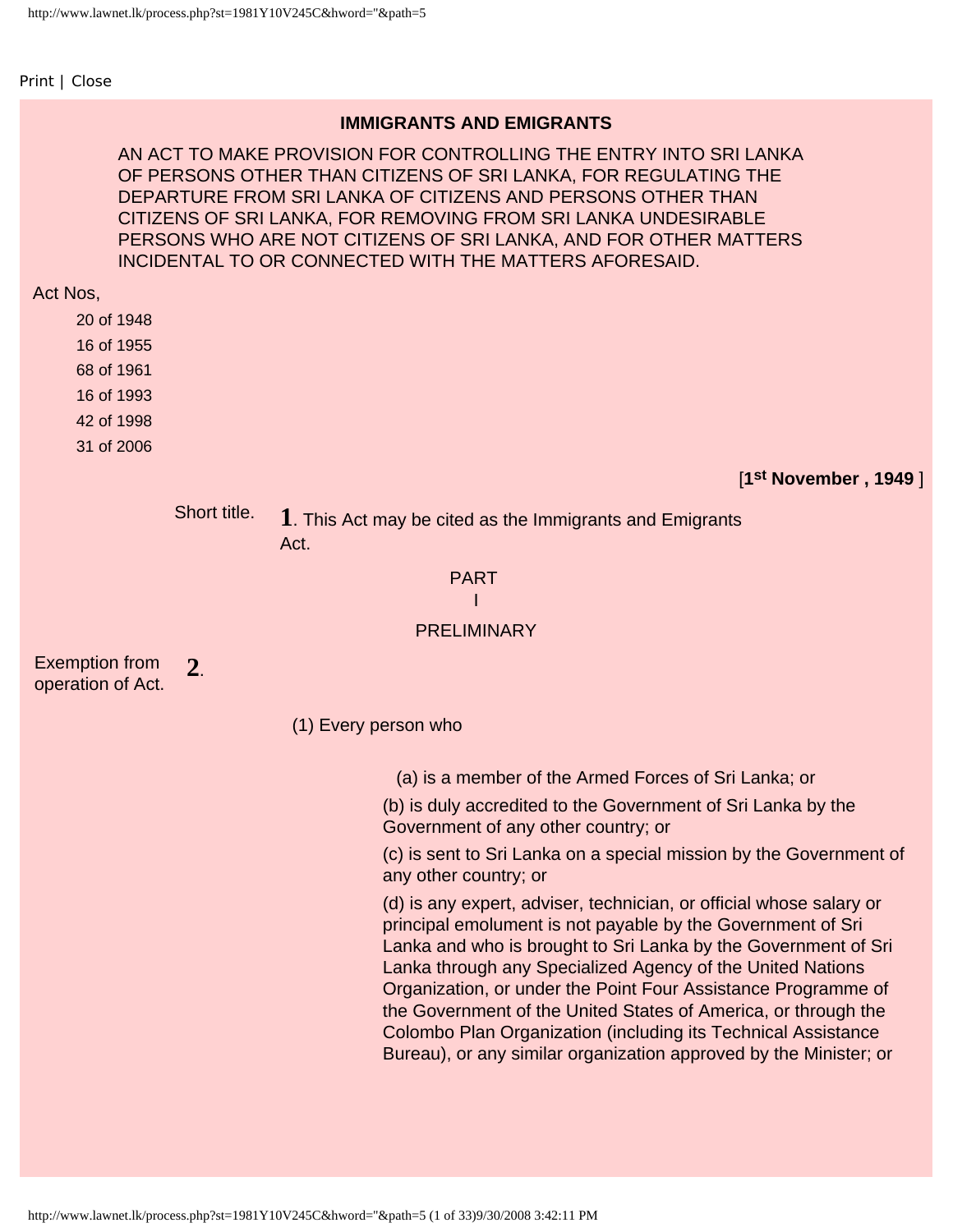(e) is any trainee from abroad who is sent to Sri Lanka under any of the Technical Co-operation Programmes of the United Nations Organization and its Specialized Agencies or of the Colombo Plan Organization, or of any similar organization approved by the Minister; or

(f) has entered or is under an agreement to enter the service of the Government of Sri Lanka; or

(g) is a member of the official staff or household of any person referred to in any of the foregoing paragraphs (a) to (f); or

(h) is the wife or any dependent child of any person referred to in any of the foregoing paragraphs (a) to (g); or

(i) is a member of the crew of a ship in the territorial waters of Sri Lanka, shall be exempt from the operation of Parts III, IV, V, VI, and VII of this Act to such extent or subject to such conditions or restrictions as may be specified by order of the Minister. An order under this subsection may be either a special order in respect of any person or group of persons, or a general order applicable to any class or description of persons, being in either case persons referred to in this subsection.

(2) In accordance with any regulations made under this Act for the purpose of prescribing

> (a) the classes or description of persons, other than those specified in subsection (1), to whom exemption may be granted from any of the provisions of this Act; and

(b) the extent to which or the terms, conditions or restrictions subject to which such exemption may be granted, the Minister may by order exempt any prescribed class or description of persons or any person belonging to any such prescribed class or description, to the prescribed extent or subject to the prescribed terms, conditions or restrictions:

Provided that in the absence of any such regulations or on the occurrence of any public emergency, the Minister may so exempt any person or class or description of persons from any of the provisions of this Act to such extent or subject to such terms, conditions or restrictions as may appear to him to be necessary in the public interest.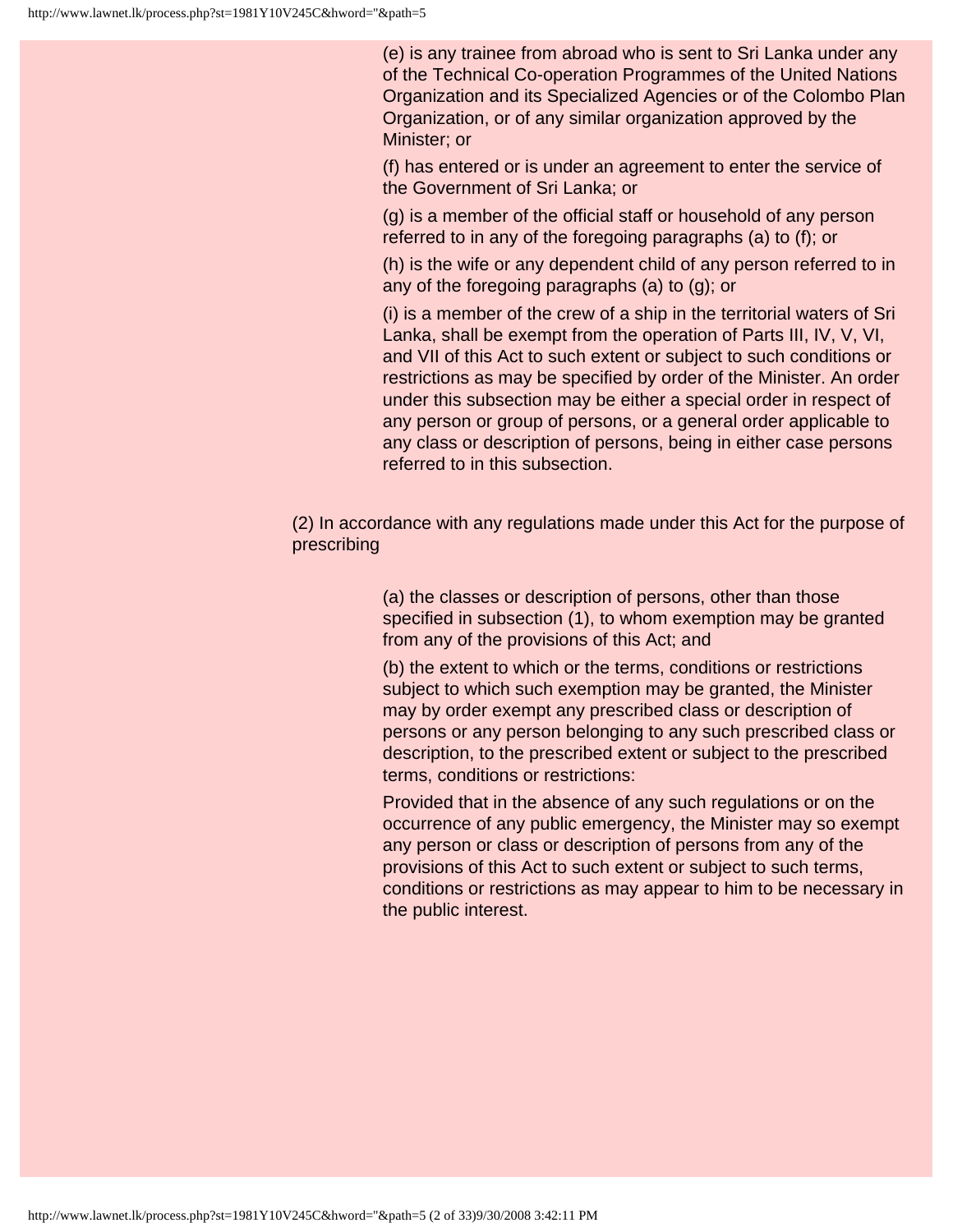## PART

## II

## ADMINISTRATIVE ARRANGEMENTS

| Ports of entry<br>and departure. | $3.$ The Minister may, by Order published in the Gazette, declare any place in Sri Lanka to<br>be an approved port of entry or an approved port of departure for the purposes of this Act. |                                                                                                                                                                                                                                                              |
|----------------------------------|--------------------------------------------------------------------------------------------------------------------------------------------------------------------------------------------|--------------------------------------------------------------------------------------------------------------------------------------------------------------------------------------------------------------------------------------------------------------|
| <b>Officers and</b><br>servants. | $\bf 4$ .                                                                                                                                                                                  |                                                                                                                                                                                                                                                              |
|                                  |                                                                                                                                                                                            | (1) There may be appointed, for the purposes of this Act, whether by name or<br>by office                                                                                                                                                                    |
|                                  |                                                                                                                                                                                            | (a) a fit and proper person to be or to act as the Controller of<br>Immigration and Emigration;                                                                                                                                                              |
|                                  |                                                                                                                                                                                            | (b) a fit and proper person to be or to act as the Deputy Controller<br>of Immigration and Emigration;                                                                                                                                                       |
|                                  |                                                                                                                                                                                            | (c) a fit and proper person or each of two or more such persons to<br>be or to act as an Assistant Controller of Immigration and<br>Emigration;                                                                                                              |
|                                  |                                                                                                                                                                                            | (d) a fit and proper person or each of two or more such persons to<br>be or to act as an authorized officer.                                                                                                                                                 |
|                                  |                                                                                                                                                                                            | (2) There may also be appointed such clerical and minor staff as may be<br>necessary to assist the aforesaid officers in the administration of this Act.                                                                                                     |
| Powers and<br>duties of officer. | 5.                                                                                                                                                                                         |                                                                                                                                                                                                                                                              |
|                                  |                                                                                                                                                                                            | (1) In the exercise, performance or discharge of the powers, duties or<br>functions conferred, imposed or assigned by or under this Act                                                                                                                      |
|                                  |                                                                                                                                                                                            | (a) the Controller shall be subject to the general or special<br>directions of the Minister;                                                                                                                                                                 |
|                                  |                                                                                                                                                                                            | (b) the Deputy Controller, each Assistant Controller and each<br>authorized officer shall be subject to the general or special<br>directions of the Controller.                                                                                              |
|                                  |                                                                                                                                                                                            | (2) The Controller, the Deputy Controller and every Assistant Controller may<br>exercise, perform or discharge any power, duty or function vested in, or<br>imposed or conferred upon, an authorized officer, by or under this Act.                          |
|                                  |                                                                                                                                                                                            | (3) The Secretary to the Ministry or any Assistant Secretary to the Ministry<br>may exercise, perform or discharge any power, duty or function vested in, or<br>imposed or conferred upon, the Controller or an authorized officer, by or<br>under this Act. |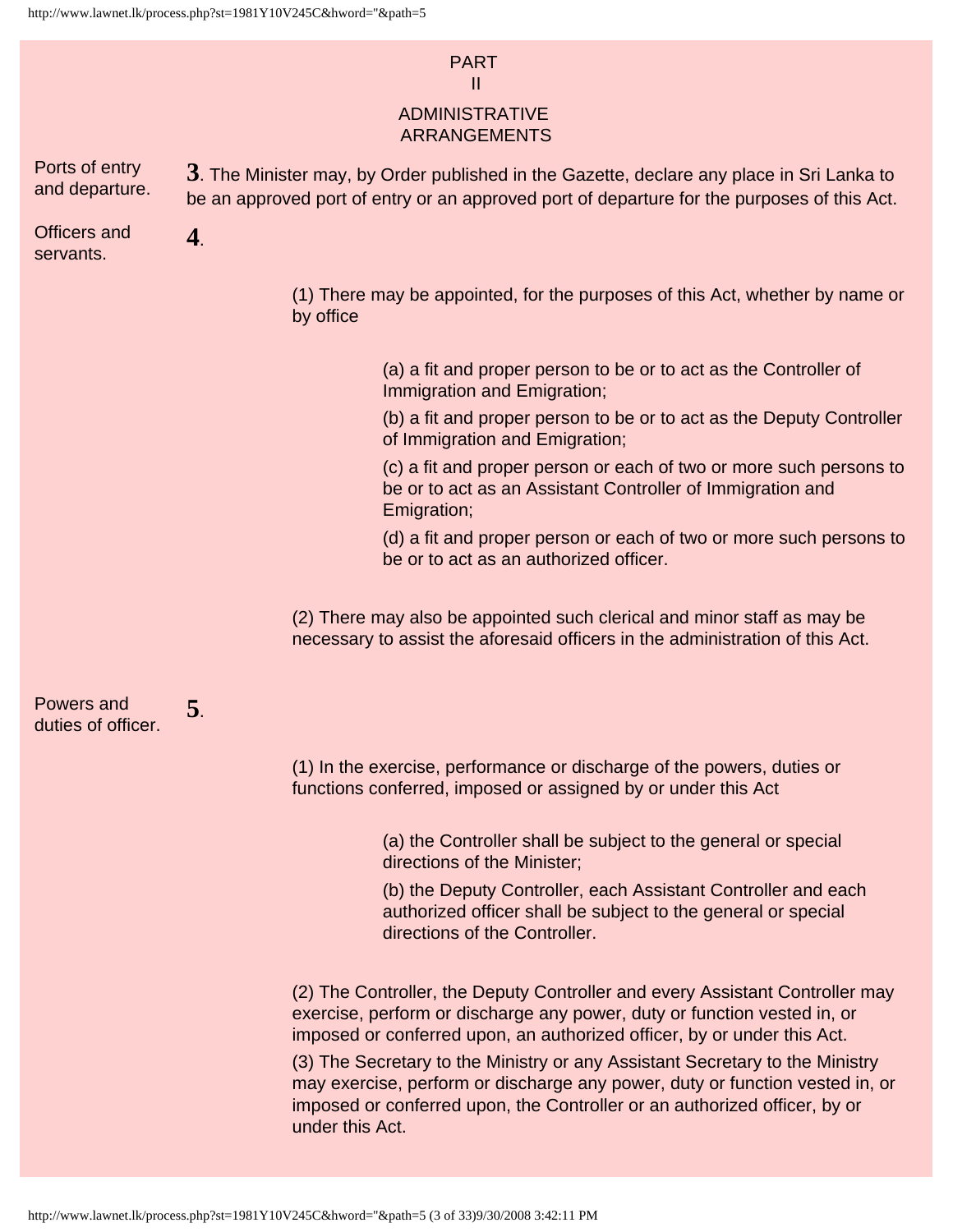Authorization by Minister of Controller to act on his behalf.

Authorization by Controller of other officers to

**6**. The Minister may either generally or specially authorize the Secretary to the Ministry or any Assistant Secretary to the Ministry or the Controller to exercise, perform or discharge any power (other than the power conferred by section 2 or section 31 or section 52), duty or function vested in, or imposed or conferred upon, the Minister, by or under this Act,

act on his behalf. **7**. The Controller may either generally or specially authorize the Deputy Controller or any Assistant Controller to exercise, perform or discharge any power, duty or function vested in, or imposed or conferred

Powers and duties of authorized members of the Forces.

[2, 68 of 1961]

**7A**.

(1) The President may, for the purposes of this Act, by Order published in the Gazette designate all or any of

> (a) the members of the army raised and maintained in accordance with the provisions of the Army Act,

(b) the members of the Sri Lanka Navy raised and maintained in accordance with the provisions of the Navy Act, and

(c) the members of the Sri Lanka Air Force raised and maintained in accordance with the provisions of the Air Force Act, as authorized members of the Forces.

(2) The powers and duties conferred and imposed upon authorized members of the Forces by this section shall be exercised and discharged notwithstanding that such powers and duties are not conferred or imposed upon them by the provisions of the Army Act, the Navy Act, or the Air Force Act.

(3) The Minister may, by Order published in the Gazette, specify the area or areas in which the powers and duties under this Act may be exercised and discharged by authorized members of the Forces.

(4) Within the area specified under subsection (3), an authorized member of the Forces shall, in respect of

> (a) any offence under paragraph (a) of subsection (1) of section 45,

(b) any offence under subsection (2) of section 45 so far as it relates to paragraph (a) of subsection (1) of that section, and

(c) any offence under subsection (1) or subsection (2) of section 45A, be deemed to be a peace officer within the meaning of the Code of Criminal Procedure Act for the purpose only of exercising any power conferred upon a peace officer by that Act.

(5) An authorized member of the Forces making an arrest without warrant shall without delay hand the person so arrested to the custody of a police officer.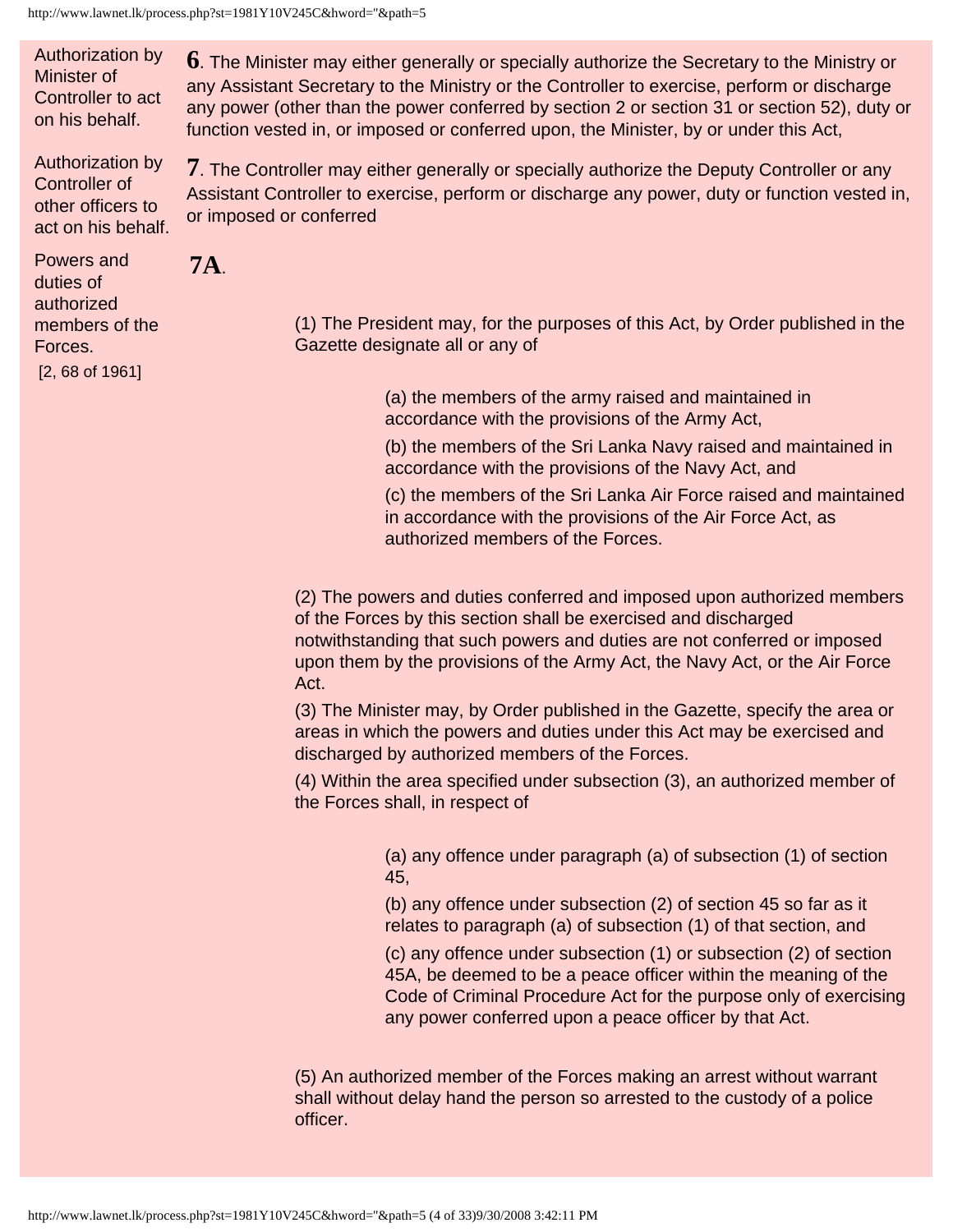## PART

## III

## CONTROL OF ENTRY INTO SRI LANKA OF PERSONS OTHER THAN CITIZENS OF SRI LANKA

Application of part III. **8**. This Part shall apply to every person seeking entry into or entering Sri Lanka unless

(a) he is a citizen of Sri Lanka; or

(b) by virtue of any order under Part 1 for the time being in force, he is exempted from the provisions of this Part.

| Entry to be at<br>approved ports of<br>entry only.    | 9. A person to whom this Part applies shall not enter Sri Lanka at any place other than an<br>approved port of entry. |                                                                                                                                                        |  |
|-------------------------------------------------------|-----------------------------------------------------------------------------------------------------------------------|--------------------------------------------------------------------------------------------------------------------------------------------------------|--|
| <b>Documents</b><br>required at the<br>time of entry. | $10$ . A person to whom this Part applies shall not enter Sri Lanka unless he has in his<br>possession                |                                                                                                                                                        |  |
|                                                       |                                                                                                                       | (a) a valid passport which bears an endorsement in the prescribed form<br>granted to him by an authorized officer under this Part; and                 |  |
|                                                       |                                                                                                                       | (b) if so required by regulations made under this Act, a visa granted to him<br>under such regulations.                                                |  |
| Documents of<br>entry not to be<br>issued to certain  | 11.                                                                                                                   |                                                                                                                                                        |  |
| persons.                                              |                                                                                                                       | (1) No endorsement under this Part shall be granted by an authorized officer<br>to any person unless that person has in his possession                 |  |
|                                                       |                                                                                                                       | (a) a passport which is a valid passport; and                                                                                                          |  |
|                                                       |                                                                                                                       | (b) if so required by regulations made under this Act, a visa<br>granted or issued to him under such regulations.                                      |  |
|                                                       |                                                                                                                       | (2) Except in such circumstances as may be prescribed, no endorsement or<br>visa shall be granted or issued to any person who                          |  |
|                                                       |                                                                                                                       | (a) is, in the opinion of the authority empowered to grant or issue<br>any such document of entry, unable to support himself and his<br>dependants; or |  |
|                                                       |                                                                                                                       | (b) is a person of unsound mind, or is mentally defective; or                                                                                          |  |
|                                                       |                                                                                                                       | (c) is certified by a prescribed medical officer to be a person<br>whom, for medical reasons, it is undesirable to admit into Sri<br>Lanka; or         |  |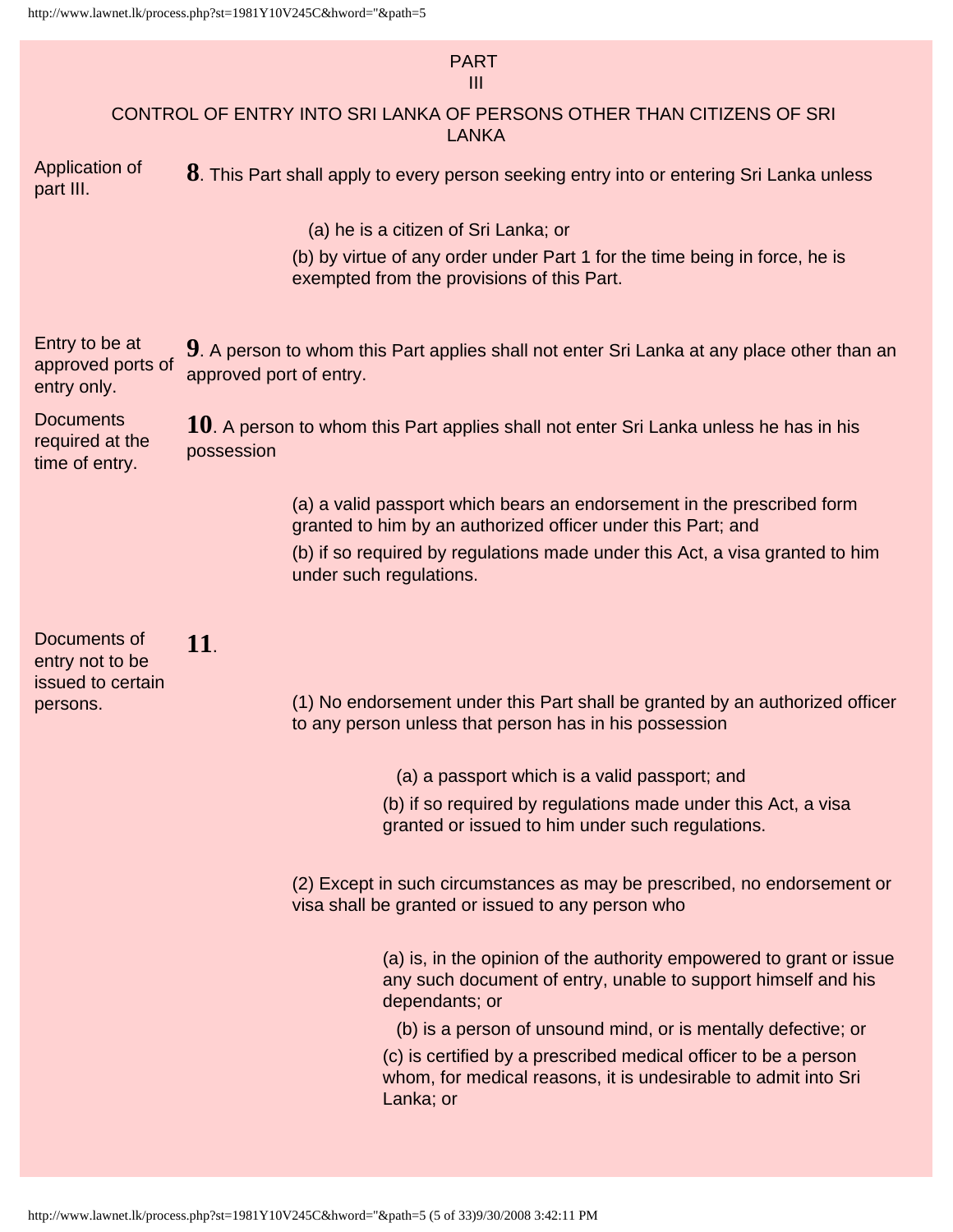(d) has been sentenced outside Sri Lanka for an extraditable offence within the meaning of any law which was or is in force in Sri Lanka relating to fugitive persons and their extradition; or

(e) is a prostitute or procurer or person living on the prostitution of others ; or

(f) fails to fulfill such other requirements as the Minister may impose in the public interest by special or general instructions issued in that behalf; or

(g) is the subject of a deportation order in force under this Act; or

(h) is a stowaway ; or

(i) is declared by order of the Minister under section 12 to be a prohibited immigrant or a prohibited visitor.

(3) Any endorsement or visa granted or issued in contravention of the preceding provisions of this section shall be deemed to be void and of no effect for the purposes of this Act.

| <b>Power of Minister</b><br>to declare<br>persons to be<br>prohibited<br>immigrants or<br>prohibited<br>visitors. | 12. The Minister may, by order, declare that any person to whom this Part applies and<br>who-<br>(a) is deemed by the Minister, from information received by him, through<br>official or diplomatic sources, to be an undesirable person for the purposes of<br>admission into Sri Lanka; or                                                                                                          |
|-------------------------------------------------------------------------------------------------------------------|-------------------------------------------------------------------------------------------------------------------------------------------------------------------------------------------------------------------------------------------------------------------------------------------------------------------------------------------------------------------------------------------------------|
|                                                                                                                   | (b) is shown by evidence which the Minister deems sufficient, to be likely to<br>conduct himself so as to be dangerous to peace and good order in Sri Lanka,<br>or to excite feelings of disaffection to the Government of Sri Lanka, or to<br>intrigue against the authority of the Government of Sri Lanka; or                                                                                      |
|                                                                                                                   | (c) has been convicted in any country and has not received a free pardon in<br>respect of an offence for which a sentence of imprisonment has been passed<br>and, by reason of the circumstances connected therewith, is deemed by the<br>Minister to be an undesirable person for admission into Sri Lanka, shall be a<br>prohibited immigrant or a prohibited visitor for the purposes of this Act. |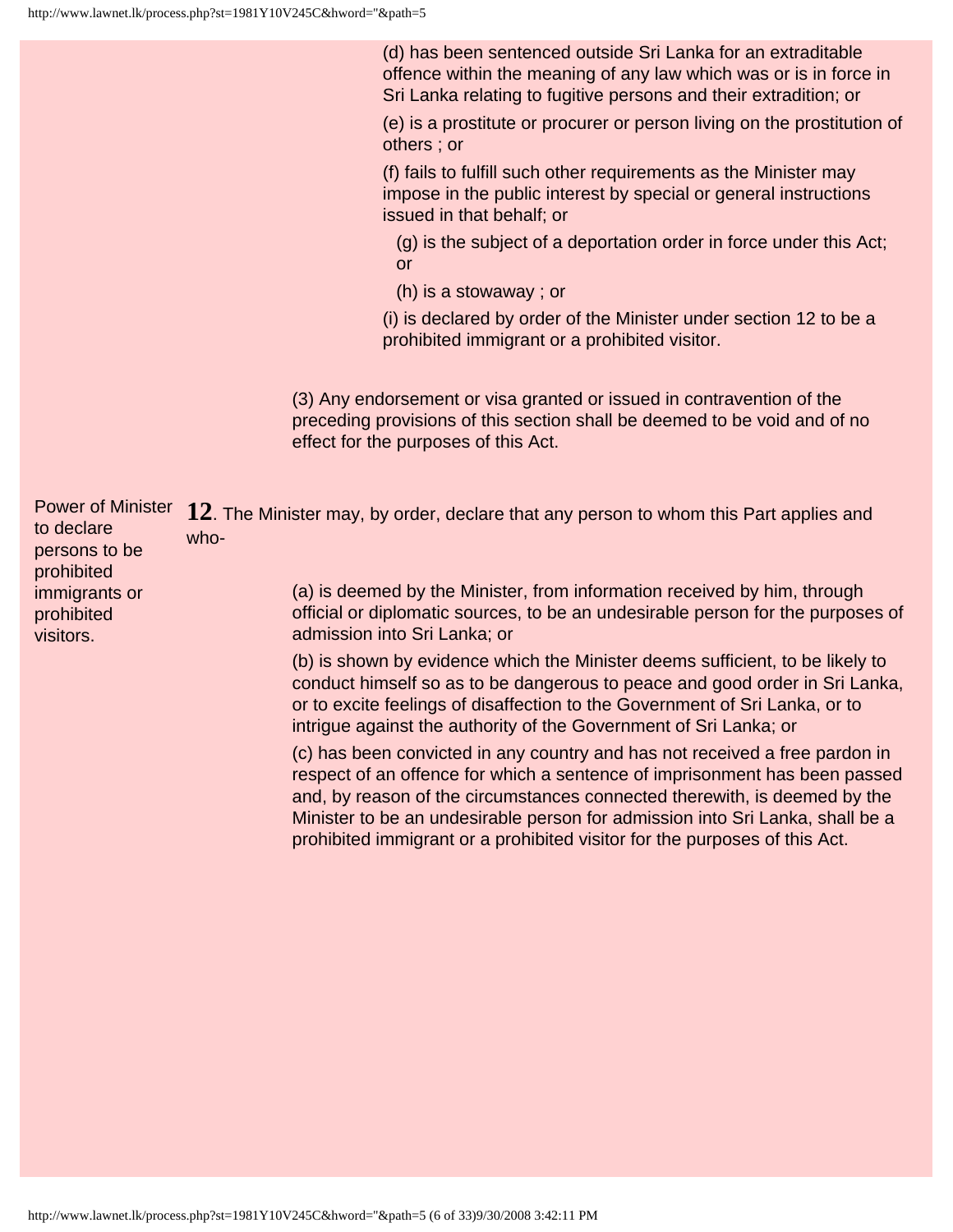## Requirements as **13**. to endorsements.

(1) An endorsement under this Part by an authorized officer shall be required of a person to whom this Part applies in every case where, on his arrival by ship at any place in Sri Lanka, such person desires to enter Sri Lanka and to remain therein for any period or purpose whatsoever.

(2) Every endorsement granted by an authorized officer under this Part to any person

- (a) shall be signed by such officer;
- (b) shall be in the prescribed form; and

(c) shall, if such person is not the holder of a visa, specify the period for which and the terms and conditions subject to which such person may enter and remain in Sri Lanka.

(3) An authorized officer may require as a condition precedent to the grant of an endorsement under this Part to any person that such person shall, or some other person resident in Sri Lanka and approved by the authorized officer shall on behalf of such person, furnish security, either by deposit of such sum, not exceeding the prescribed sum, as the officer may deem fit or in such other manner as may be prescribed, for the repayment to the Government of any costs and charges that may be incurred in respect of that person. All sums so deposited by way of security shall be disposed of in the prescribed manner.

#### Requirements as **14**. to visa.

(1) A visa may be granted by the prescribed authority for such period, not exceeding two years, as may be specified in the visa.

(2) A visa may, with the approval of the Minister, be granted by the prescribed authority for such period, exceeding two years but not exceeding five years, as may be specified in the visa.

(3) The period specified in any visa may be extended by the prescribed authority from time to lime, for such period and subject to such conditions as may be prescribed, upon application made to that authority in that behalf. Where the authority which granted the visa obtained, by reason of subsection (2) of this section, the approval of the Minister before making the grant, such authority shall before extending the visa obtain in like manner the approval of the Minister.

(4) The fact that a person is in Sri Lanka for the time being shall not prevent or be construed to prevent the grant or issue in his case of a visa or endorsement, or the extension in his case of the period specified in such visa or endorsement.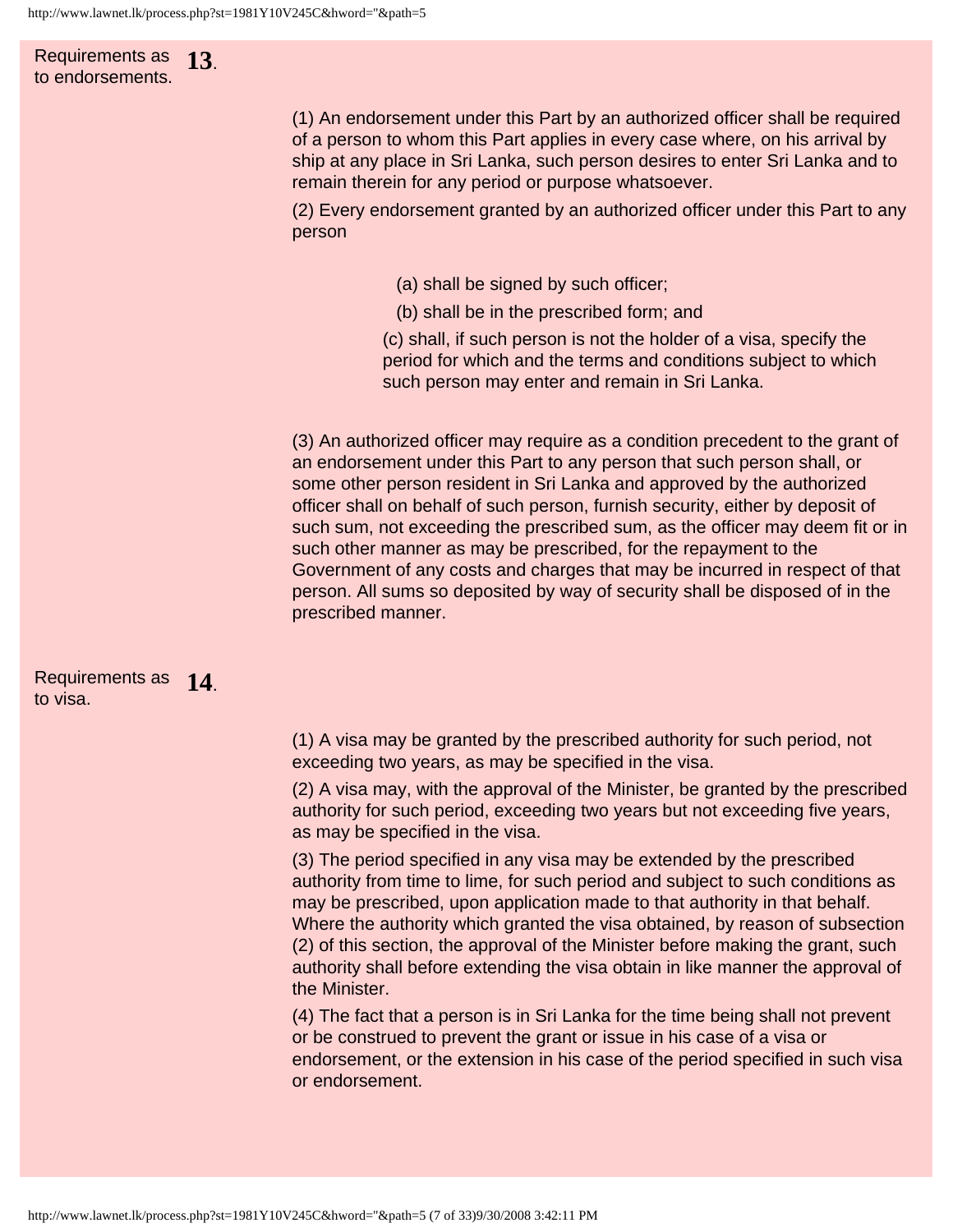| Stay in Sri Lanka<br>15. No person to whom this Part applies and who enters Sri Lanka shall |                                                                                                                                                                                                                                                                                                                                          |  |
|---------------------------------------------------------------------------------------------|------------------------------------------------------------------------------------------------------------------------------------------------------------------------------------------------------------------------------------------------------------------------------------------------------------------------------------------|--|
|                                                                                             | (a) if he is not the holder of a visa, remain in Sri Lanka after the expiry of the<br>period for which he is authorized to remain in Sri Lanka by the endorsement<br>granted to him at the time of his entry; or                                                                                                                         |  |
|                                                                                             | (b) if he is the holder of any visa, remain in Sri Lanka after the expiry of the<br>period for which he is authorized to remain in Sri Lanka by that visa or by<br>virtue of any extension of that visa; or                                                                                                                              |  |
|                                                                                             | (c) if his entry into Sri Lanka is in contravention of the provisions of section 9<br>or section 10, remain in Sri Lanka.                                                                                                                                                                                                                |  |
|                                                                                             | $16$ . A person to whom this Part applies and who enters Sri Lanka shall                                                                                                                                                                                                                                                                 |  |
|                                                                                             | (a) if he is not the holder of a visa, comply, so long as he remains in Sri<br>Lanka, with the terms and conditions of the endorsement granted to him at                                                                                                                                                                                 |  |
|                                                                                             | (b) if he is the holder of any such visa, comply, so long as he remains in Sri<br>Lanka, with the terms and conditions of the visa.                                                                                                                                                                                                      |  |
|                                                                                             | 17. Where a deportation order or removal order is made under this Act in respect of any<br>person, any endorsement or visa granted or issued to that person shall be deemed to be                                                                                                                                                        |  |
| <b>18</b> .<br>(1)                                                                          |                                                                                                                                                                                                                                                                                                                                          |  |
|                                                                                             | (a) A person to whom this Part applies may, if he desires to land<br>at any approved port or to enter Sri Lanka, be examined by an<br>authorized officer or medically examined by a prescribed medical<br>officer.                                                                                                                       |  |
|                                                                                             | (b) Every such examination shall be held at the time of the arrival<br>of such person at the port or as soon as may be thereafter.                                                                                                                                                                                                       |  |
|                                                                                             | (c) For the purposes of such examination, any such person may<br>be required by an authorized officer or the prescribed medical<br>officer to disembark and present himself at any specified place<br>ashore.                                                                                                                            |  |
|                                                                                             | (d) A person who disembarks and enters a specified place in Sri<br>Lanka for the purposes of compliance with any direction of an<br>authorized officer or the prescribed medical officer as aforesaid,<br>shall not be deemed by reason only of such entry to be guilty of<br>any offence under any of the other provisions of this Act. |  |
|                                                                                             | the time of his entry; or<br>void and of no effect for the purposes of this Act.                                                                                                                                                                                                                                                         |  |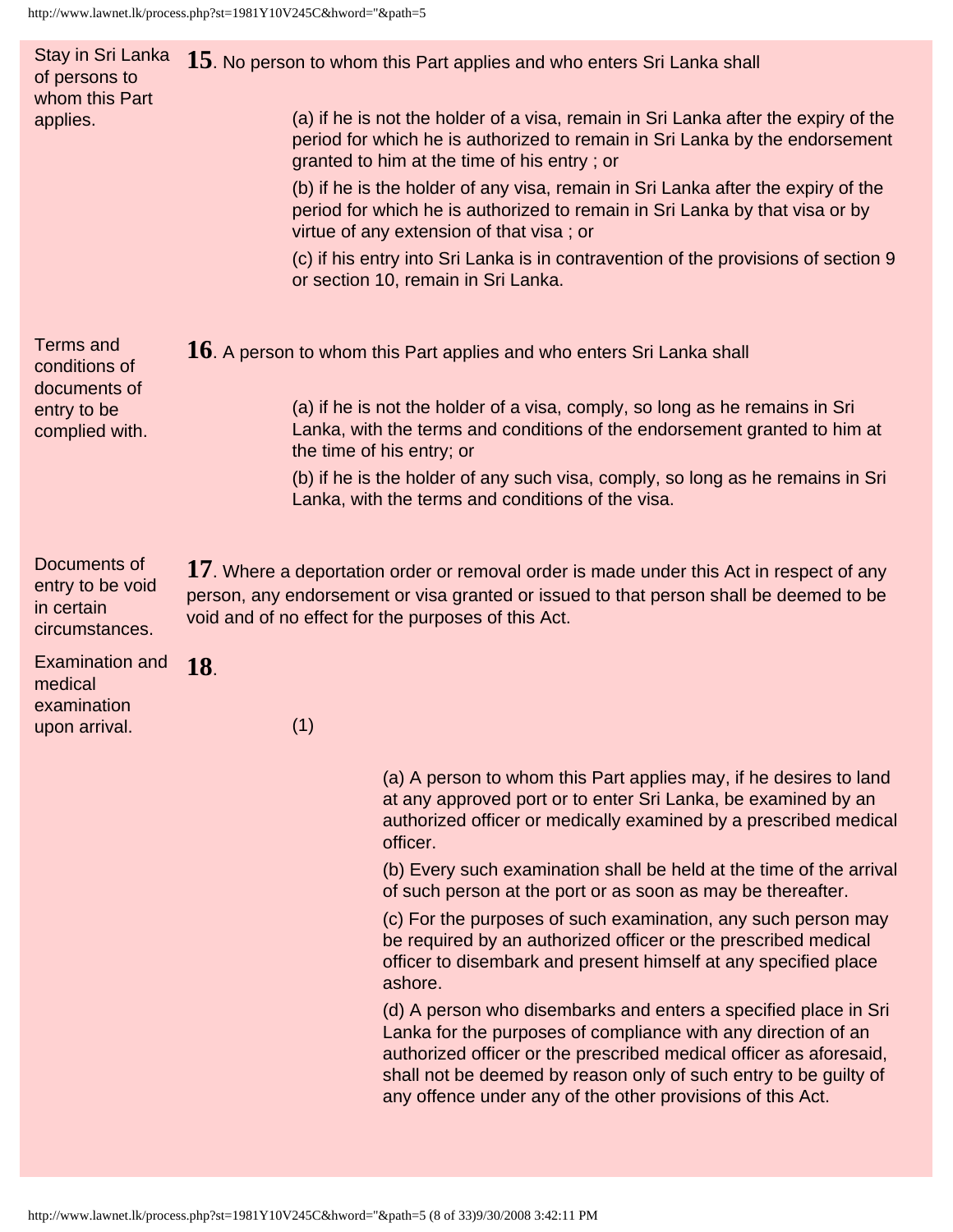(2) The master of any ship arriving at any place in Sri Lanka shall detain on board any person to whom this Part applies until such person is inspected or landed for inspection under this section.

Inspection of letters, & c.

**19**. A person to whom this Part applies shall, on being required so to do by an authorized officer, at the time of his entry into Sri Lanka, make a declaration as to whether or not he is carrying or conveying any letters, written messages, memoranda or any written or printed matter, including plans, photographs and other pictorial representations, and if so required, shall produce to that officer any such letters, messages, memoranda or written or printed matter, and the officer may search any such person and any baggage belonging to him or under his control with a view to ascertaining whether such person is carrying or conveying any such letters, messages, memoranda or written or printed matter, and may examine and detain, for such time as that officer may think proper for the purposes of such examination, any letters, messages, memoranda or written or printed matter produced to him or found on such search.

Detention of persons for examination and inspection.

**20**. For the purposes of any examination or inspection under the preceding sections, a person who is directed by an authorized officer to disembark and enter any place on shore, may be detained at any place approved in that behalf by the Minister for such length of time as may be necessary for completing such examination or inspection.

DETENTION AND REMOVAL OF CERTAIN PERSONS

Detention of certain persons. **21**.

> (1) The master of any ship arriving at any place in Sri Lanka shall, at the request of an authorized officer, detain on board the ship any person who has been refused an endorsement by that officer, or any person who enters Sri Lanka from that ship in contravention of the provisions of section 10.

(2) Where a person to whom this Part applies is refused an endorsement by an authorized officer or where a person enters Sri Lanka in contravention of the provisions of section 10, he may be temporarily detained in such manner and in such place as may be specified in any general or special directions of the Minister, if such person cannot for any reason be detained on board the ship by which he traveled to Sri Lanka or that ship has left Sri Lanka.

## Removal from Sri **22**. Lanka of certain persons.

(1) An authorized officer may by notice direct that any person to whom this Part applies and who has been refused an certain persons. endorsement, or who enters Sri Lanka in contravention of the provisions of section 10, shall be removed from Sri Lanka by the master of the ship by which such person traveled to Sri Lanka or by the owner or the agents of the owner of such ship to the territory of which such person is a national or from which such person embarked for Sri Lanka. The master of the ship and the owner or the agent of the owner of such ship shall comply with such notice.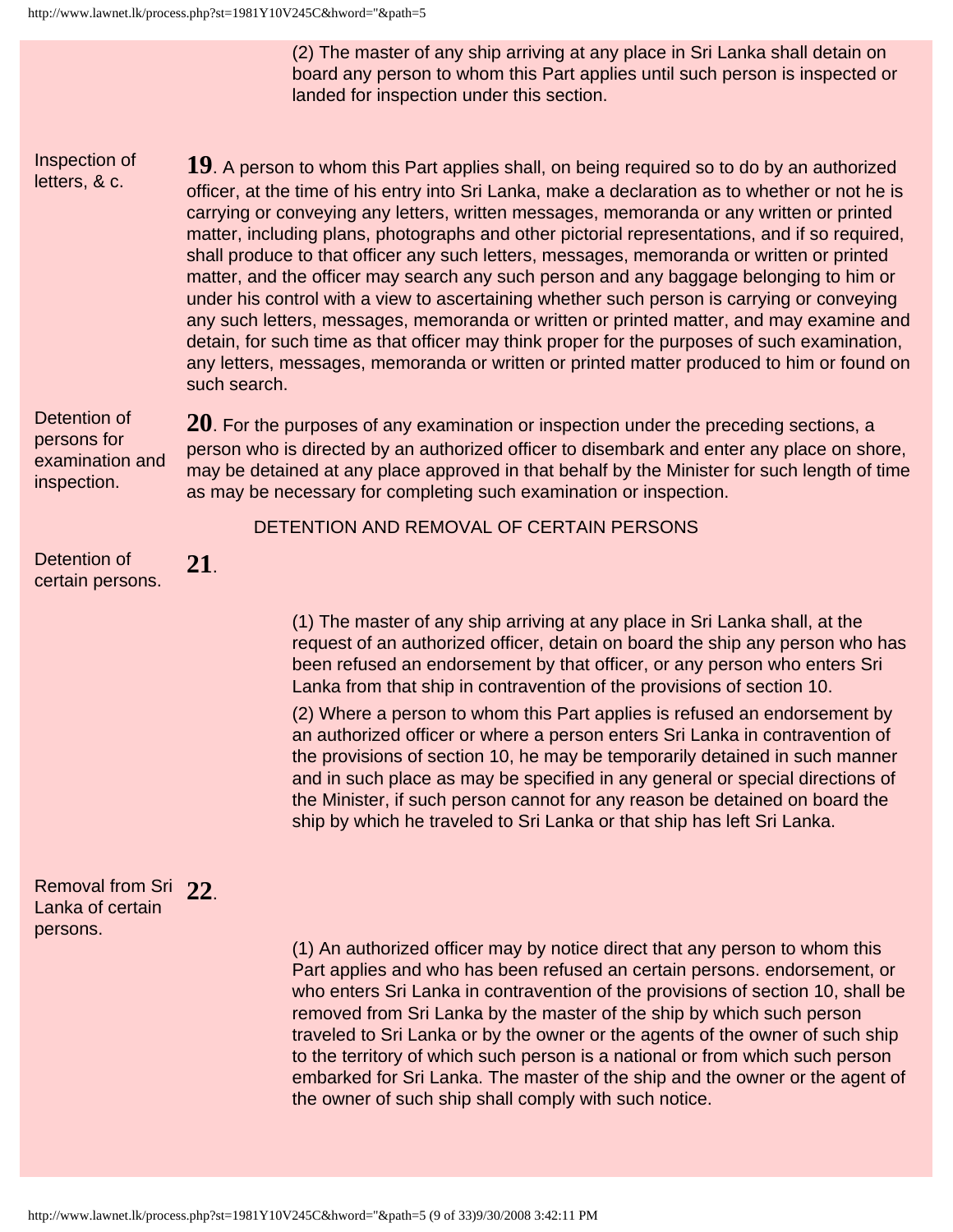(2) The master of any ship who knowingly allows any person to whom this Part applies and who has been refused an endorsement, to enter Sri Lanka in contravention of the provisions of this Act, or who knowingly allows any person to enter Sri Lanka from that ship in contravention of the provisions of section 10, or refuses to receive any such person on board his ship, or neglects to take reasonable measures to keep any such person on board his ship or in some place approved by an authorized officer, shall be guilty of an offence under this Act, and shall on conviction be liable to a fine not exceeding five thousand rupees. Where the whole or any part of a fine imposed on the master of a ship under this section remains unpaid within seven days from the date of the imposition of the fine, the court which imposed the fine may direct the amount remaining unpaid to be levied by the distress and sale of the ship.

(3) Where proceedings have been instituted in a court against the master of a ship for an offence under subsection (2), clearance outwards of the ship may be refused until the conclusion of such proceedings and until the fine, if any, imposed by the court has been paid.

(4) The master, the owner and the agent of the owner of any ship from which a person to whom this Part applies and who has been refused an endorsement enters Sri Lanka or from which a person enters Sri Lanka in contravention of the provisions of section 10 shall be jointly and severally liable to pay to the Government all costs and charges incurred by the Government in respect of that person.

(5) The master, the owner and the agent of the owner of any ship shall be jointly and severally liable to pay to the Government all costs and charges incurred by the Government in respect of any transit passenger of that ship who fails to rejoin the ship when the ship leaves Sri Lanka.

## Regulations. **23**.

(1) Regulations may be made for the purposes of this Part in respect of all or any of the following matters :

(a) any matter stated or required in this Part to be prescribed ;

(b) the grant of endorsements under this Part, the form of such endorsements, the terms and conditions subject to which they may be granted (including such terms and conditions as the Minister may deem necessary in the public interest), the cancellation, variation, or amendment of such endorsements or of any terms or conditions specified therein, whether in the absolute discretion of the prescribed authority or in the prescribed circumstances, and the particulars to be entered in such endorsements;

(c) the prohibition of the entry into Sri Lanka of any person belonging to any such class or description of persons as may be prescribed unless such person has in his possession a visa;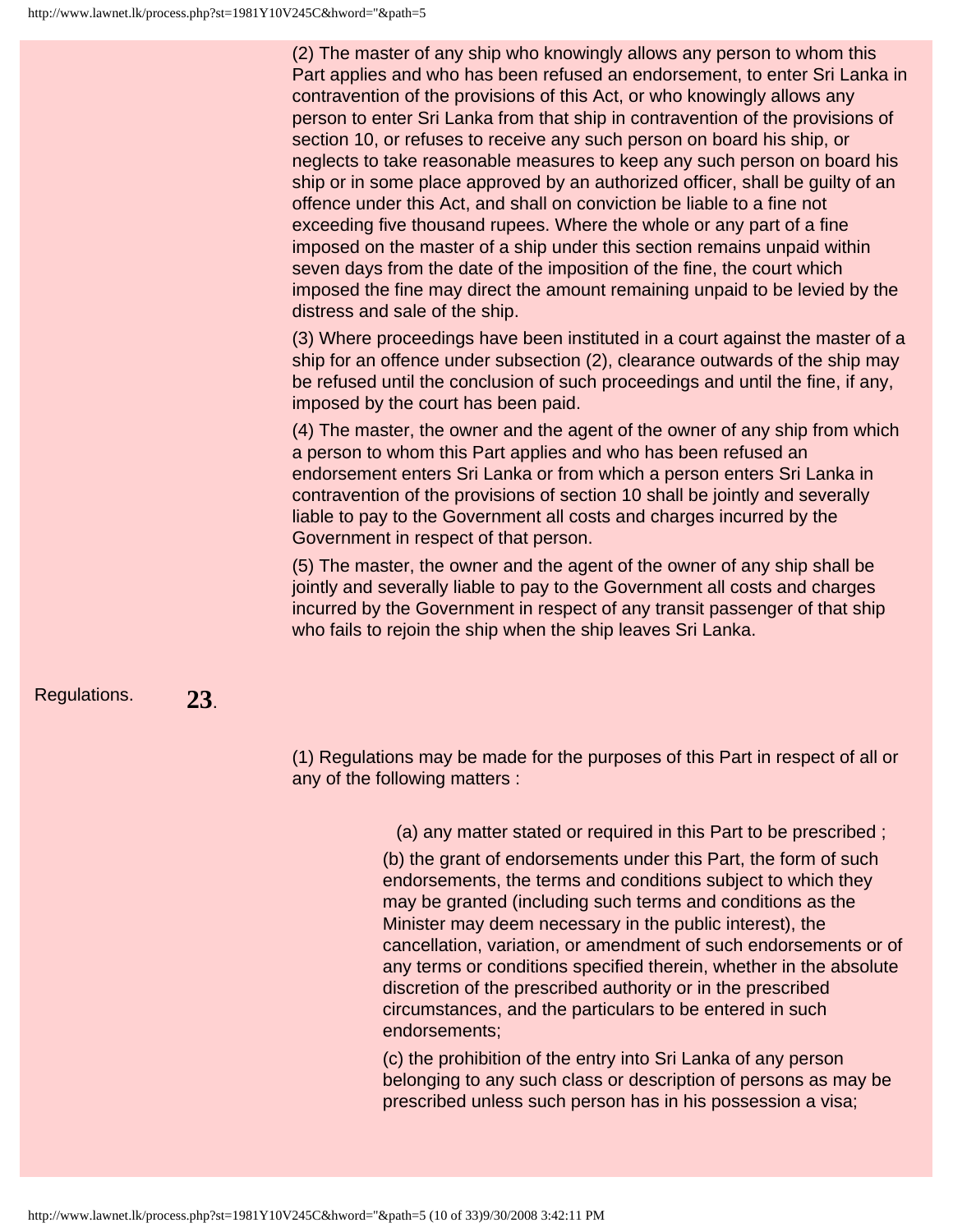(d) the making of applications for such visas, the form of such applications, the documents, including photographs, to be attached to such applications, and the particulars to be entered therein;

(e) the authority or authorities by whom such visas may be granted or issued ;

(f) the grant or issue of such visas and the refusal of such visas, whether in the absolute discretion of the prescribed authority or in the prescribed circumstances;

(g) the furnishing, as a condition precedent to the grant or issue of such visas to any persons, of security, the manner in which such security shall be furnished, whether by deposit of money or by hypothecation of immovable property or otherwise and the forfeiture of the whole or part of such security;

(h) the terms and conditions subject to which such visas may be granted or issued (including such terms and conditions as the Minister may deem necessary in the public interest), the cancellation, variation or amendment of such visas or of any terms or conditions specified therein, whether in the absolute discretion of the prescribed authority or in the prescribed circumstances;

(i) the form of such visas and the particulars to be entered therein;

(j) the imposition, recovery and disposal of fees in respect of the grant or issue of such visas, the exemption in the prescribed circumstances of persons from the payment of such fees and the refund of such fees in those circumstances;

(k) the returns to be furnished and the information to be supplied by persons for any of the purposes aforesaid;

(l) all matters incidental to or connected with the matters or subjects referred to in this section.

(2) Regulations may be made for the purpose of the forfeiture of the whole or part of any security furnished for the grant of any visa or permit issued before the 6th day of June, 1955, and in force after that date, and for the purpose of the cancellation or variation of such visa or permit in like manner as regulations may be made for those purposes in relation to visas issued after the aforesaid date.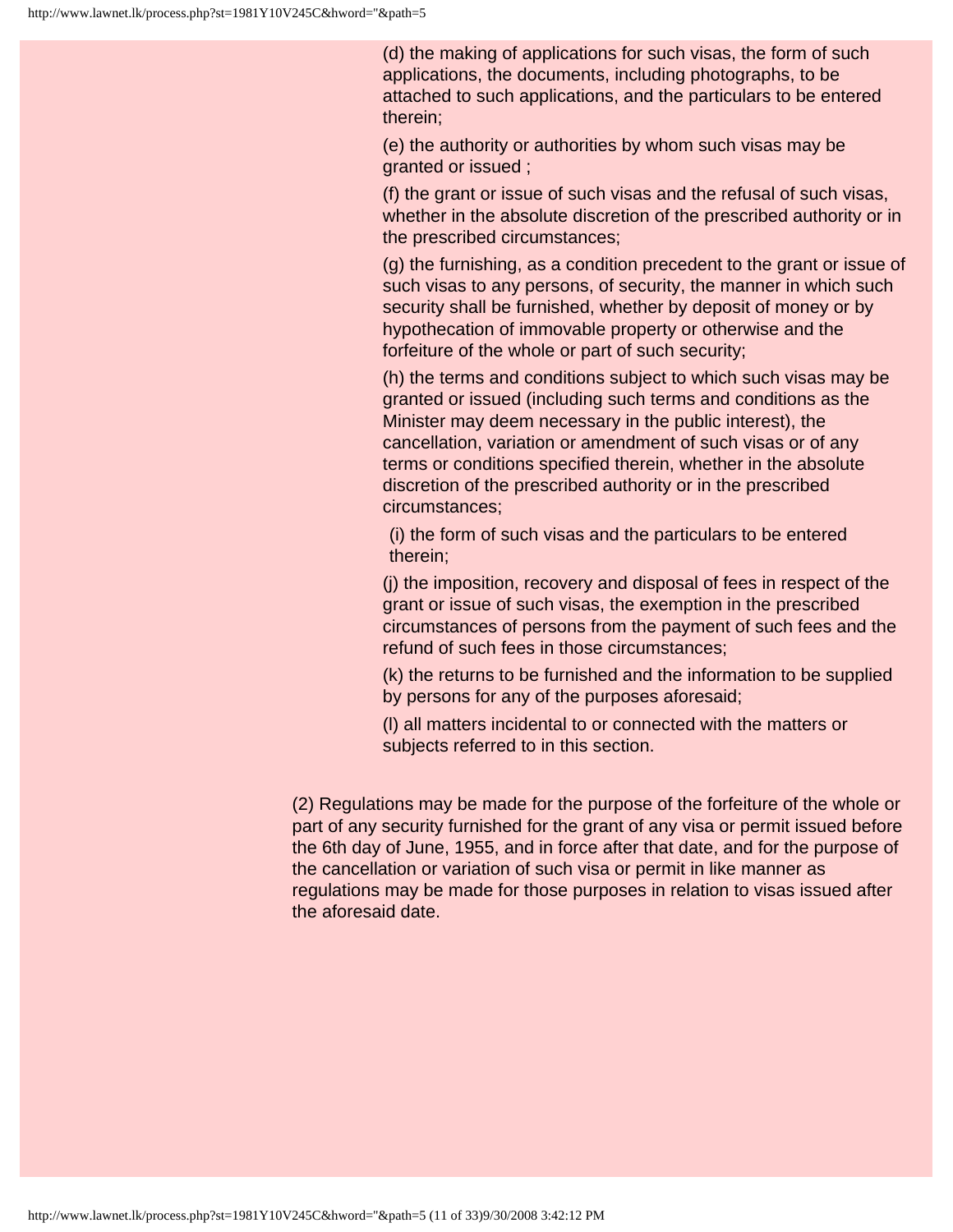#### PART IV

#### SUPERVISION OF ACTIVITIES OF PERSONS OTHER THAN CITIZENS OF SRI LANKA

Application of part IV.

**24**. This Part shall apply to every person unless

(a) he is a citizen of Sri Lanka; or

(b) by virtue of any order under Part I for the time being in force, he is exempted from the provisions of this Part.

Power to impose restrictions on persons by order. **25**.

(1) The Minister may, if he deems it expedient in the public interest, by order impose restrictions on the movements or activities, during their stay in Sri Lanka, of persons to whom this Part applies, and provision may be made in the order in respect of all or any of the following matters;

> (a) the circumstances in which and the purposes for which such persons may be required to furnish returns to authorized officers, the form of such returns and the particulars to be entered therein;

> (b) the information to be supplied by such persons relating to the occurrence of any circumstances affecting in any manner the accuracy of the particulars specified in returns made under the order;

> (c) the compliance by such persons with such provisions as to place of residence, change of residence, travelling or otherwise, as may be made by the order;

(d) the imposition of such obligations, requirements, conditions or restrictions on the activities or associations of such persons, as the Minister may deem necessary in the public interest;

(e) the form of registers to be kept by authorized officers and the particulars to be entered therein;

(f) the circumstances in which authorized officers and police officers may exercise in relation to such persons, powers of arrest, detention, and search of premises or person, and any other ancillary matters for which it appears expedient to provide with a view to giving full effect to the order,

(g) all matters incidental to or connected with the matters and subjects referred to in this subsection.

(2) An order under this section may be either a special order in respect of any person or group of persons, or a general order applicable to any class or description of persons.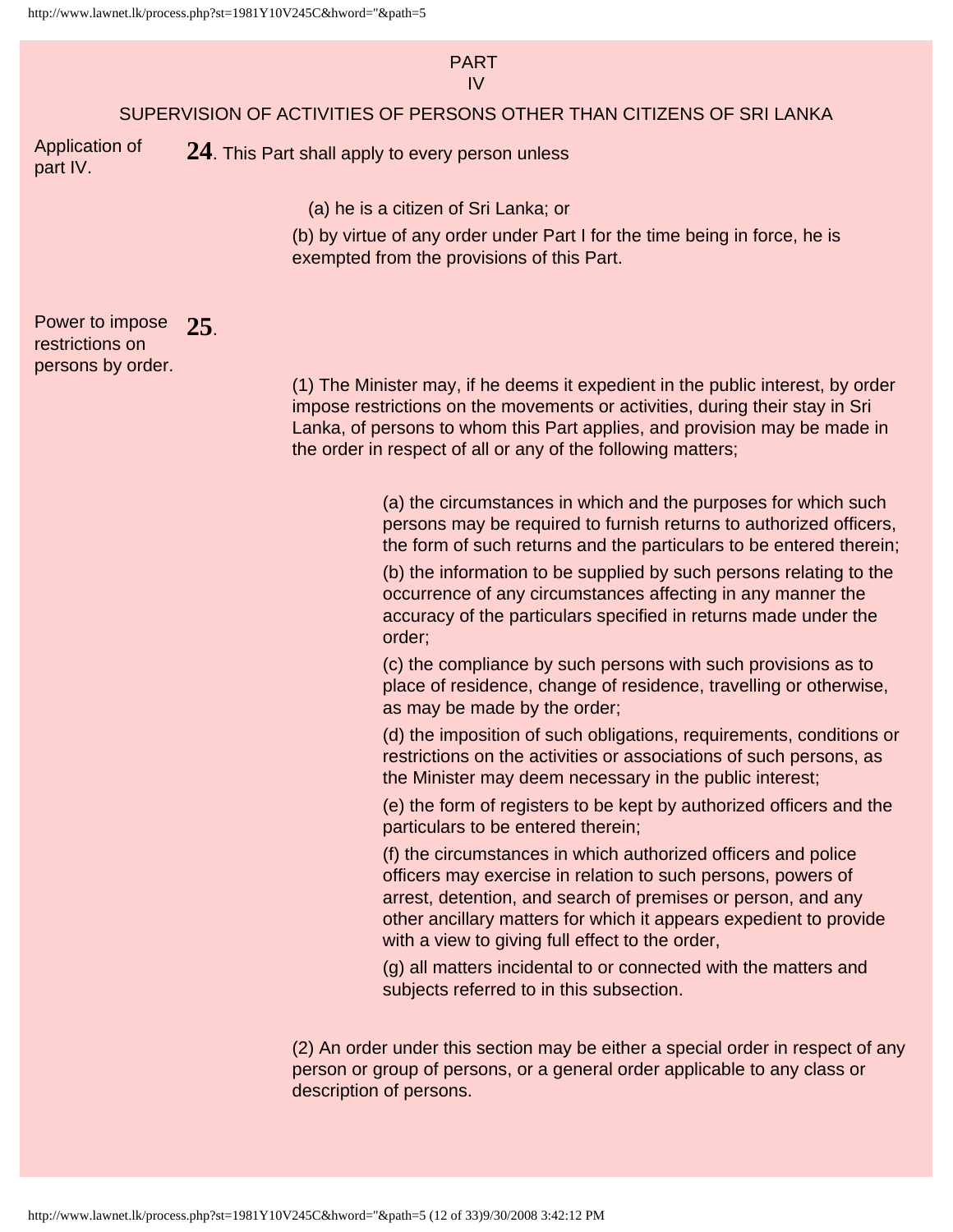Registers to be kept by authorized officers. **26**.

(1) Every authorized officer shall keep and maintain a register of persons to whom this Part applies for the purposes of this Act. Such officer shall enter in the register, in respect of each person who is required by order made under section 25 to furnish a return to such officer, such particulars relating to such person as are required to be entered in such register,

(2) The authorized officer aforesaid shall, upon his being informed by any person to whom this Part applies of the occurrence of any circumstances affecting in any manner the accuracy of the particulars previously furnished to such officer, make such alterations in the entries in the register relating to such person, as may be necessary for maintaining the accuracy of the register.

#### PART

V

#### REMOVAL FROM SRI LANKA OF PERSONS OTHER THAN CITIZENS OF SRI LANKA

Application of part V.

**27**. This Part shall apply to every person unless

(a) he is a citizen of Sri Lanka; or

(b) by virtue of any order under Part I for the time being in force, he is exempted from the provisions of this Part.

| Power of Minister 28<br>to direct the<br>removal from Sri   |                                                                                                                                                                                                                                                                                                                                                                                                                                                                  |
|-------------------------------------------------------------|------------------------------------------------------------------------------------------------------------------------------------------------------------------------------------------------------------------------------------------------------------------------------------------------------------------------------------------------------------------------------------------------------------------------------------------------------------------|
| Lanka of persons<br>other than<br>citizens of Sri<br>Lanka. | (1) Where a person to whom this Part applies is convicted of an offence under<br>this Act by reason                                                                                                                                                                                                                                                                                                                                                              |
|                                                             | (a) of his having entered or remained in Sri Lanka in<br>contravention of any provision of Part III or of any regulations<br>made by virtue of the powers conferred by that Part; or                                                                                                                                                                                                                                                                             |
|                                                             | (b) of his failure to comply with any of the terms, conditions or<br>restrictions imposed upon him by any endorsement or visa<br>granted or issued to him; or                                                                                                                                                                                                                                                                                                    |
|                                                             | (c) of his failure to comply with any of the terms, conditions or<br>restrictions imposed upon him by any order made under Part I,<br>the Minister may, by order (in this Act referred to as a " removal<br>order"), direct a prescribed officer to arrest, detain and take on<br>board a ship a person so convicted and may further direct by that<br>order or by any subsequent order that the master of that ship shall<br>remove such person from Sri Lanka. |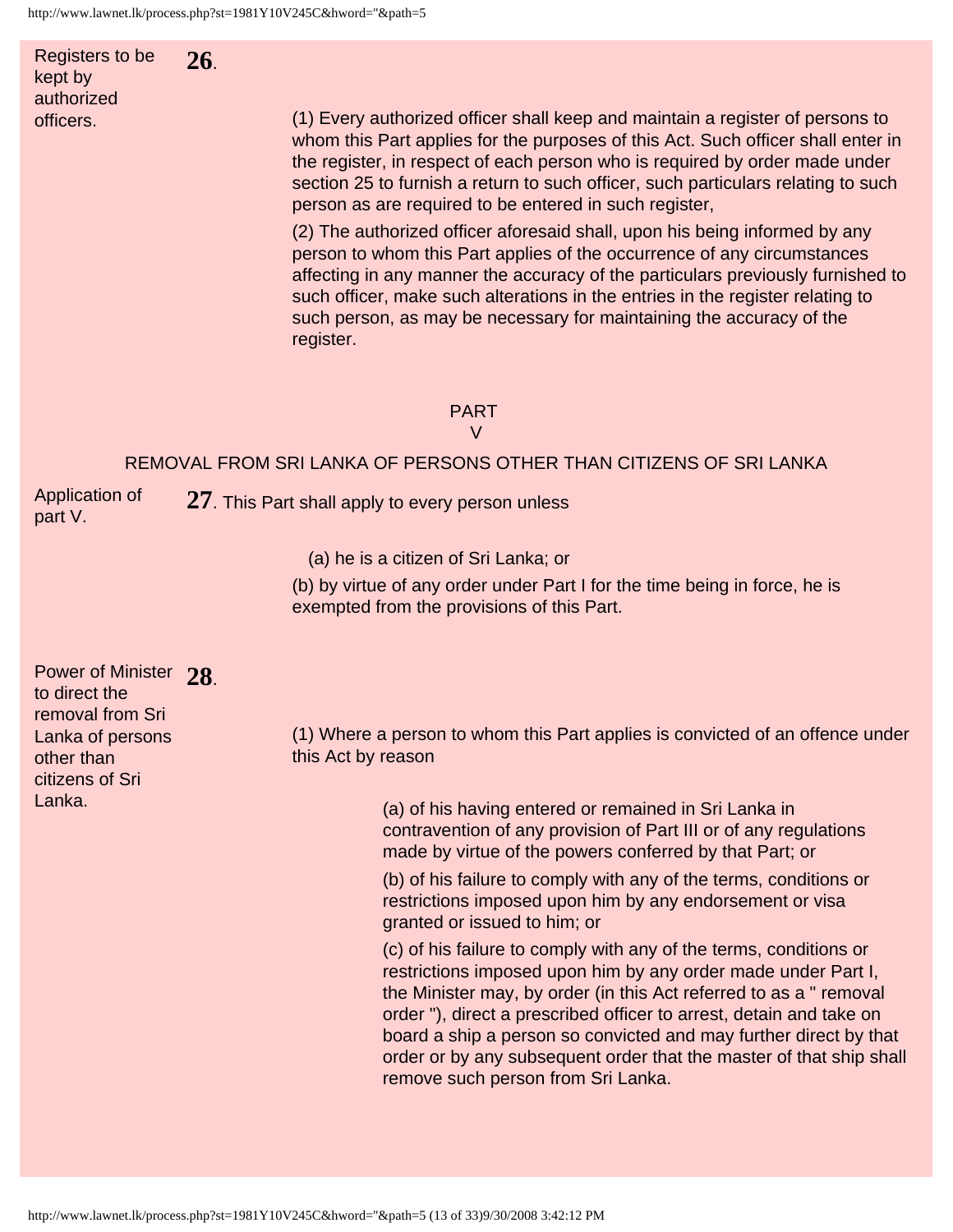(2) Where the Minister is satisfied that a person to whom this Part applies

(a) enters or remains in Sri Lanka in contravention of any provision of Part III or of any regulation made by virtue of the powers conferred by that Part; or

(b) has had his visa or endorsement cancelled ; or

(c) has overstayed the period specified in the visa or endorsement, the Minister may by order, direct a prescribed officer to arrest, detain and take on board a ship such person and may further direct by that order, or by any subsequent order that the master of that ship shall remove from Sri Lanka such person.

(3) An order may be made by the Minister under this section, and any powers conferred by such order may be exercised, in relation to any person, notwithstanding that such person is serving a sentence of imprisonment imposed by a court under this Act or any other law.

(4) Any peace officer may use all such force as may be necessary for the purpose of giving effect to any order made under this section.

(5) Any order made under this section shall be final and shall not be contested in any court.

(6) Where the master of a ship has been directed by any order under this section to remove a person specified in that order from Sri Lanka and that master fails so to do, he shall be guilty of an offence under this Act and shall on conviction be liable to the punishment specified in section 45. Where the punishment imposed on the master of a ship for the said offence consists of or includes a fine and the whole or part of the fine remains unpaid within seven days from the date of the imposition of the fine, the court which imposed the fine may direct the amount remaining unpaid to be levied by the distress and sale of the ship.

(7) Where proceedings have been instituted in a court against the master of a ship for an offence under subsection (6), clearance outwards of the ship may be refused until the conclusion of such proceedings or until the fine, if any, imposed by the court has been paid.

(8) The provisions of subsection (2) of this section shall apply to the holder of a permanent residence permit or temporary residence permit (whether such permit is in force or not) on the 6th day of June, 1955, in like manner as those provisions apply to a person to whom a visa or endorsement is granted, and accordingly an order under that subsection may be made in relation to such holder. Any other provisions of this Part applicable to an order under subsection (2) shall apply to an order made in relation to such holder.

Money and property of persons removed may be applied in payment of costs and charges.

**29**. Where a removal order or any order under subsection (2) of section 28 is made in the case of any person, the Minister may, if he thinks fit, apply any money or property of that person in payment of the whole or any part of the costs and charges incurred by the Government in respect of that person.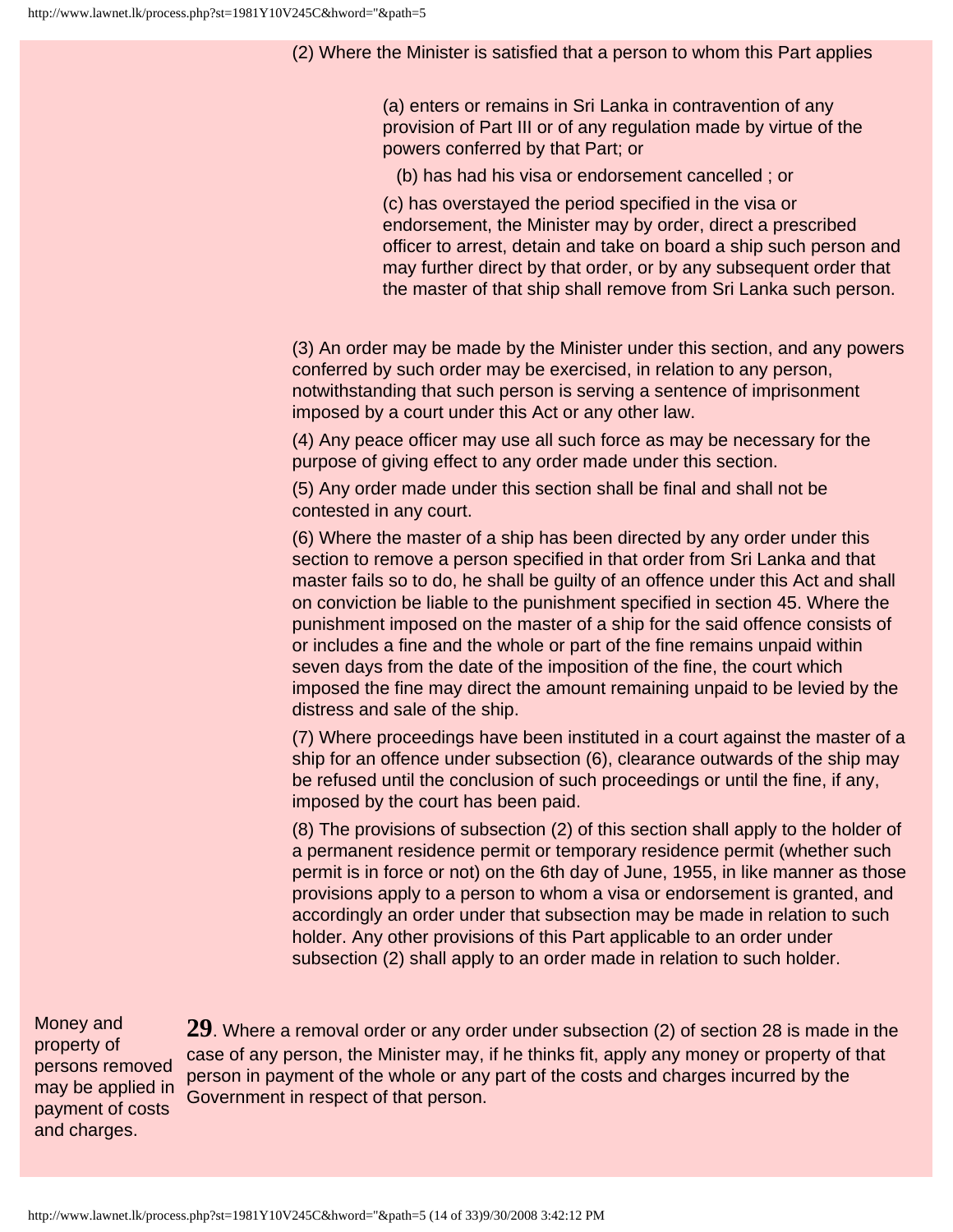#### PART VI

#### DEPORTATION FROM SRI LANKA OF PERSONS OTHER THAN CITIZENS OF SRI LANKA

Application of Part VI.

**30**. This Part shall apply to every person unless

(a) he is a citizen of Sri Lanka; or

(b) by virtue of any order under Part I for the time being in force, he is exempted from the provisions of this Part.

Power of Minister **31**. to deport from Sri Lanka persons other than citizens of Sri Lanka.

(1) The Minister may in any of the following cases make an order (in this Act referred to as a deportation order ) requiring any person to whom this Part applies to leave Sri Lanka and to remain thereafter out of Sri Lanka; (a) where that person is shown, by evidence which the Minister may deem sufficient, to be

(i) a person incapable of supporting himself and his dependants;

(ii) a person of unsound mind or a mentally defective person;

(iii) a prostitute, procurer or person living on the prostitution of others;

(iv)

(a) a person whom, for medical reasons, it is undesirable to allow to remain in Sri Lanka;

(b) where that person has been convicted in Sri Lanka or in any other country and has not received a free pardon in respect of an offence for which a sentence of imprisonment has been passed and, by reason of the circumstances connected therewith, is deemed by the Minister to be an undesirable person to be allowed to remain in Sri Lanka;

(c) where that person has been sentenced outside Sri Lanka for an extraditable offence within the meaning of any law which was or is in force in Sri Lanka relating to fugitive persons and their extradition;

(d) where the Minister deems it to be conducive to the public interest to make a deportation order against that person.

(2) An order made under this section may be made subject to such terms and conditions as the Minister may think, proper.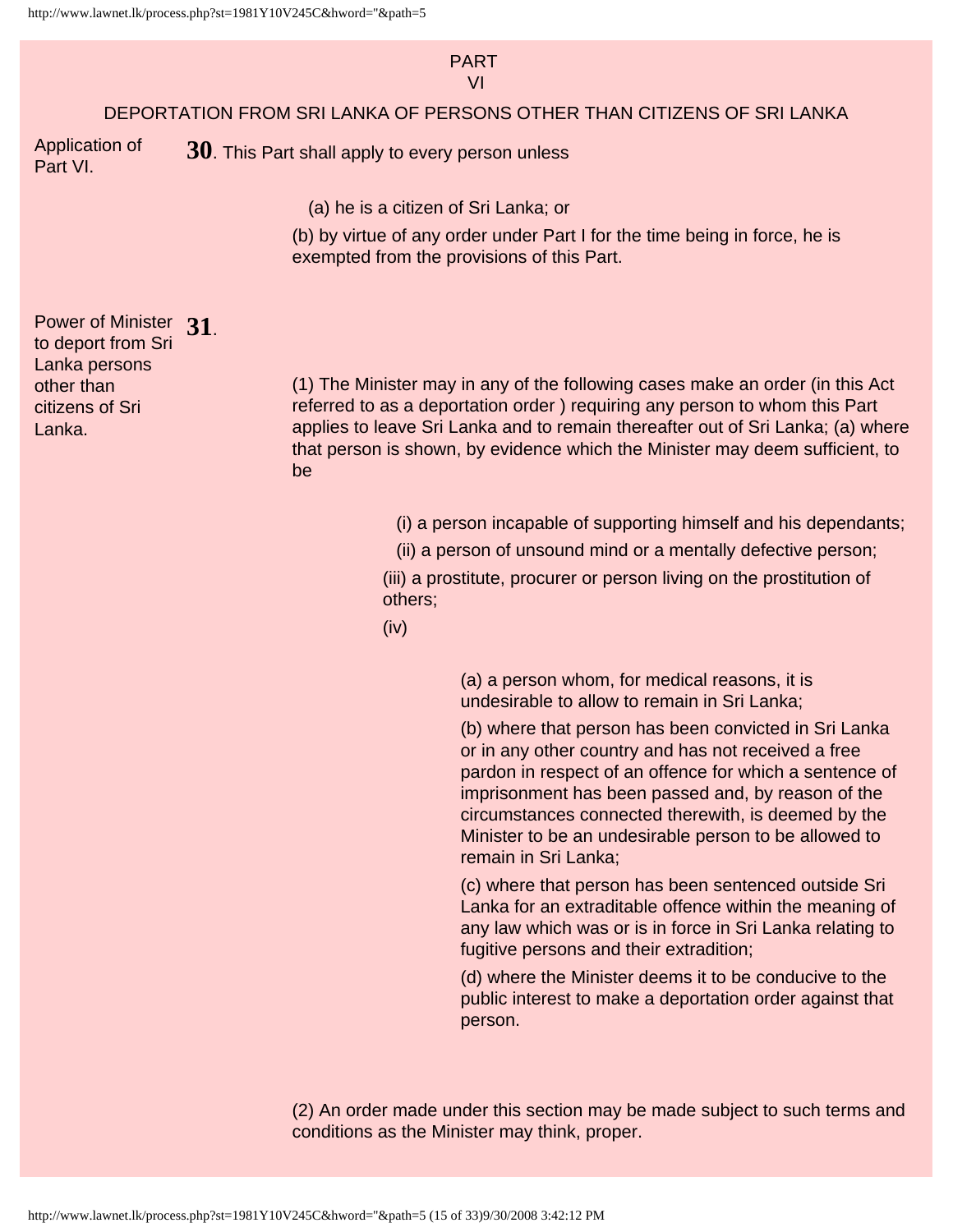(3) A person with respect to whom a deportation order is made shall leave Sri Lanka in accordance with the order, and shall thereafter so long as the order is in force remain out of Sri Lanka.

(4) A person with respect to whom a deportation order is made may be detained in such manner as may be directed by the Minister, and may be placed on a ship about to leave Sri Lanka.

(5) The master of a ship about to call at any port outside Sri Lanka shall, if so required by the Minister or by an authorized officer, receive a person against whom a deportation order has been made and his dependants, if any, on board the ship, and afford that person and his dependants a passage to that port and proper accommodation and maintenance during the passage.

(6) Any powers conferred by an order made by the Minister under this section may be exercised, in relation to any person, notwithstanding that such person is serving a sentence of imprisonment imposed by a court under this Act, or under any other law.

Money and property of persons deported may be applied in payment of costs and charges. **32**. Where a deportation order is made in the case of any person, the Minister may, if he thinks fit, apply any money or property of that person in payment of the whole or any part of the costs and charges incurred by the Government in respect of that person.

## PART

VII

## DEPARTURE OF PERSONS FROM SRI LANKA

| 33. This Part shall apply to every person unless, by virtue of any order under Part i for the<br>time being in force, that person is exempted from the provisions of this Part.                                                                                                                                                                      |  |  |
|------------------------------------------------------------------------------------------------------------------------------------------------------------------------------------------------------------------------------------------------------------------------------------------------------------------------------------------------------|--|--|
| 34. No person to whom this Part applies shall leave Sri Lanka from any place other than<br>an approved port of departure.<br>approved ports of                                                                                                                                                                                                       |  |  |
| 35. No person to whom this Part applies shall-<br>(a) if he is a citizen of Sri Lanka, leave Sri Lanka unless he has in his<br>possession a Sri Lanka passport; or                                                                                                                                                                                   |  |  |
| (b) if he is not a citizen of Sri Lanka, leave Sri Lanka unless he has in his<br>possession a valid passport;                                                                                                                                                                                                                                        |  |  |
| Provided, however, that any person to whom this Part applies and who<br>belongs to any prescribed class or description of persons, shall not be<br>deemed to contravene the preceding provisions of this section if he leaves Sri<br>Lanka under the authority of a certificate in the prescribed form and issued to<br>him by a prescribed officer. |  |  |
|                                                                                                                                                                                                                                                                                                                                                      |  |  |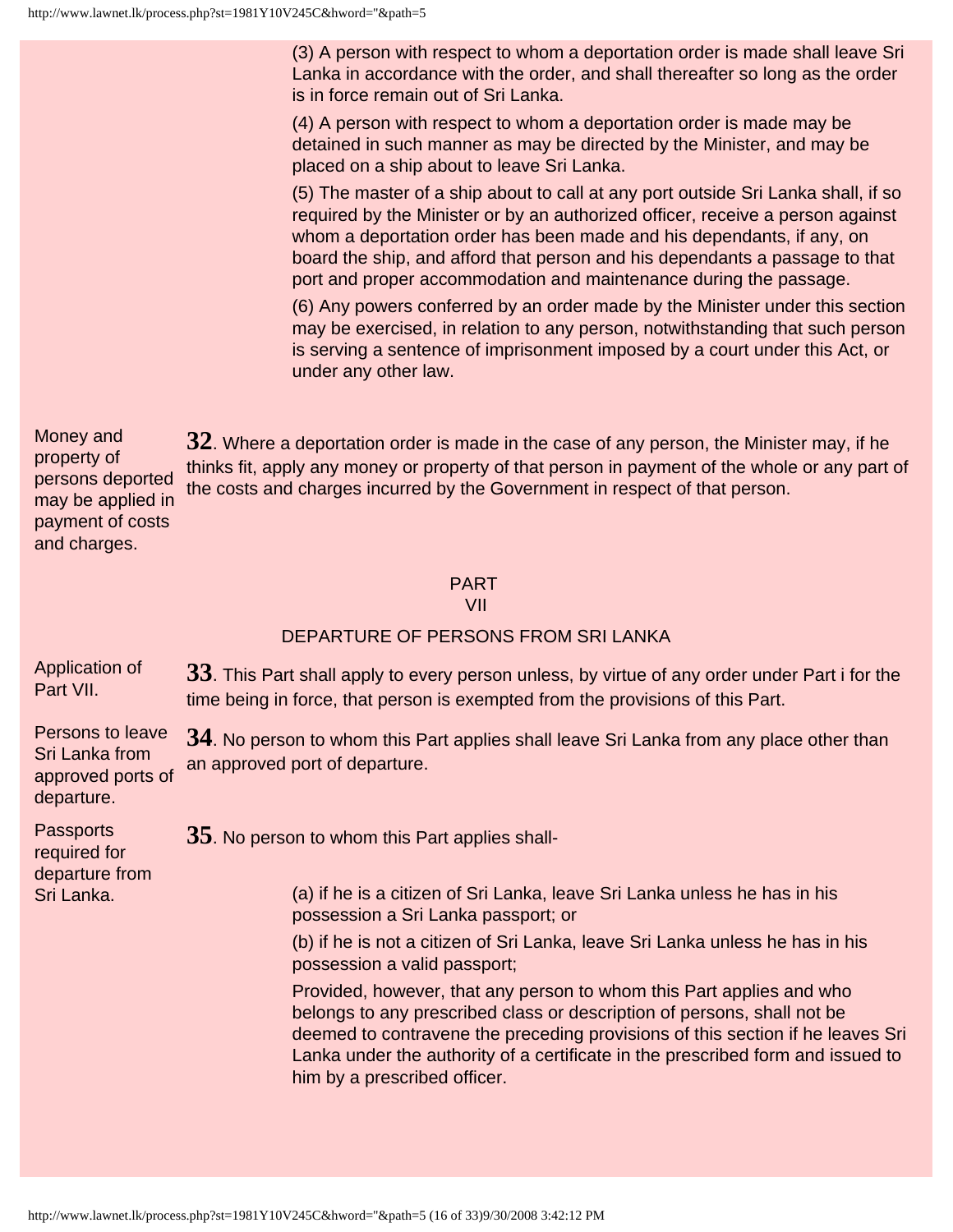Regulations. **36**.

(1) For the purpose of controlling the departure from Sri Lanka of persons to whom this Part applies, regulations may be made for or in respect of all or any of the following matters:

(a) all matters stated in this Part to be prescribed;

(b) the authority or authorities by whom Sri Lanka passports are to be issued or renewed;

(c) the making of applications for the issue or renewal of Sri Lanka passports, the form of such applications and the particulars to be entered therein,

(d) the issue, refusal, renewal, cancellation and suspension of such passports, whether in the absolute discretion of the prescribed authority or in the prescribed circumstances;

(e) the terms and conditions to be attached to such passports (including such terms and conditions as the Minister may deem necessary in the public interest);

(f) the form of such passports and the particulars to be entered therein;

(g) the furnishing, as a condition precedent to the issue or renewal of such passports to persons to whom this Part applies and who are citizens of Sri Lanka, of security for the repayment to the Government of any expenses that may be incurred by the Government in connexion with the repatriation of such persons, the manner in which such security shall be furnished, whether by deposit of money or by hypothecation of immovable property or otherwise, the person or persons by whom such security shall be furnished and the disposal of the security so furnished ;

(h) the imposition, recovery and disposal of fees in respect of the issue or renewal of such passports;

(i) the prohibition, regulation and control of the departure from Sri Lanka of persons to whom this Part applies, and who are citizens of Sri Lanka, for the service of any foreign state in any capacity whatsoever; the terms and conditions subject to which such persons may be allowed to depart from Sri Lanka for the purpose aforesaid (including such terms and conditions as the Minister may deem necessary in the public interest);

(j) the prohibition of the departure from Sri Lanka of such persons when recruited for employment as labourers outside Sri Lanka, unless the recruitment of such persons has been carried out in accordance with such terms and conditions as may be laid down in the regulations;

(k) the exemption, either unconditionally or subject to such terms and conditions as may be prescribed, of any person belonging to any such class or description of persons as may be prescribed, from all or any of the provisions of such regulations;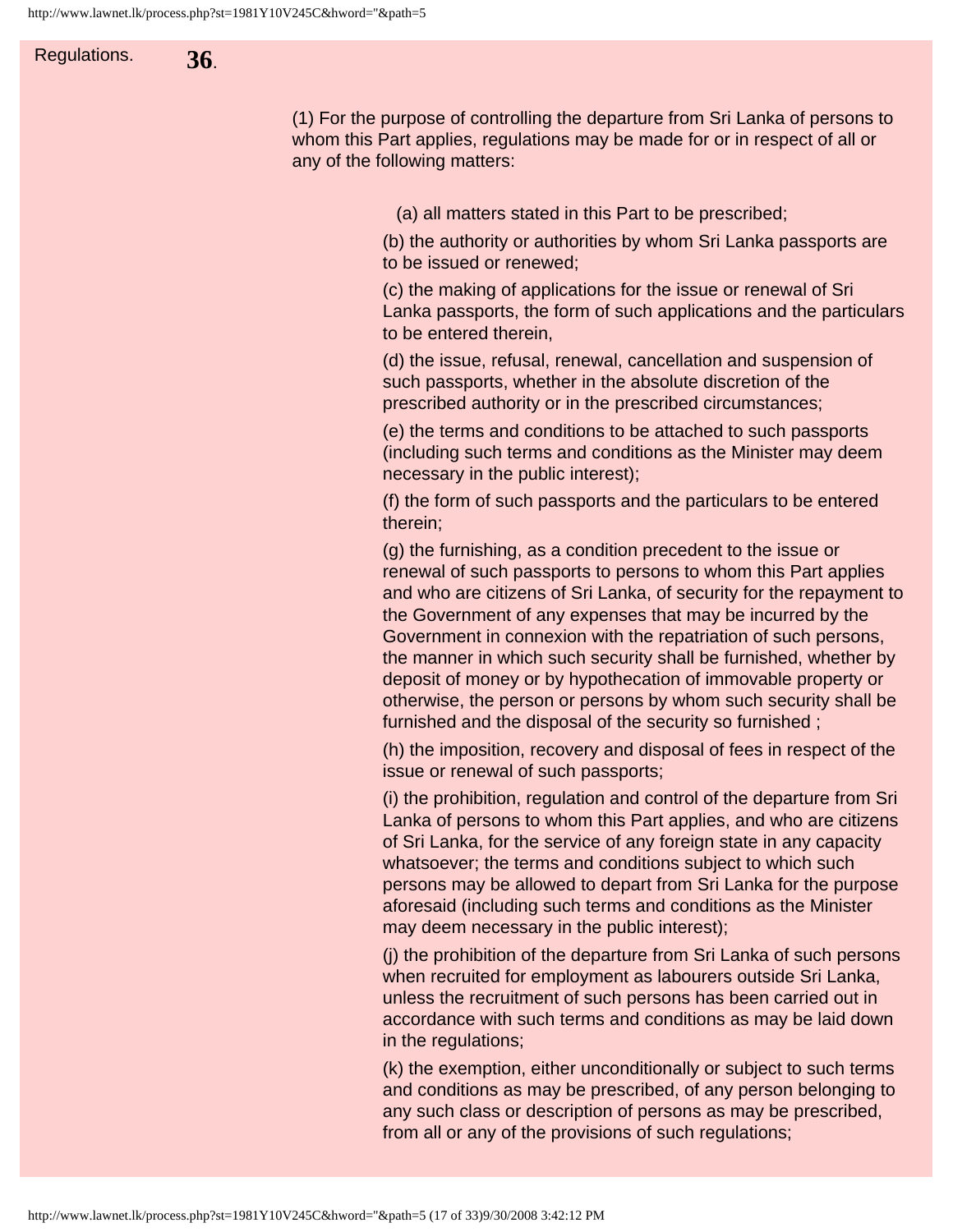(l) all matters incidental to or connected with the matters and subjects referred to in this subsection.

(2) For the purposes of this section, " foreign state" includes any person or persons exercising or assuming to exercise the powers of Government in or over any country, colony, province or people beyond the limits of Sri Lanka.

## PART VIII **GENERAL**

Identification of persons entering and leaving Sri lanka. **37**.

(1) Every person entering or leaving Sri Lanka shall furnish to any authorized officer such information as that officer may require for the purpose of ascertaining whether that person is or is not a citizen of Sri Lanka.

(2) The master of any ship arriving at any place in Sri Lanka shall detain on board any passenger in, or member of the crew of, the ship until an authorized officer has examined the passenger or member of the crew for the purpose of ascertaining whether he is or is not a citizen of Sri Lanka.

Identification of persons. [ 3, 68 of 1961]

legal custody.

**38**. For purposes of this Act it shall be lawful for any person authorized by the Controller, or for a police officer not below the rank of a sergeant, or for an authorized member of the Forces not below the rank of a corporal or leading seaman, to take all such steps as may be reasonably necessary for photographing, measuring. fingerprinting and otherwise identifying

(a) any person who is not a citizen of Sri Lanka. or

(b) any person who is suspected or alleged to have committed an offence under this Act.

Power of authorized officers to enter and board ships. **39**. Every authorized officer is hereby empowered to enter or board any ship, and to detain and examine any person arriving in or leaving Sri Lanka, and to require the production of any documents by such person. Controller, & c. deemed to be peace officer officers. **40**. The Controller, the Deputy Controller, every Assistant Controller and every authorized officer shall be deemed to be a peace officer within the meaning of the Code of Criminal Procedure Act for the purpose of exercising any power conferred upon a peace officer by that Act. Persons detained deemed to be in **41**. Any person who is detained in the exercise of any powers conferred by or under this Act shall, while so detained, be deemed to be .in legal custody.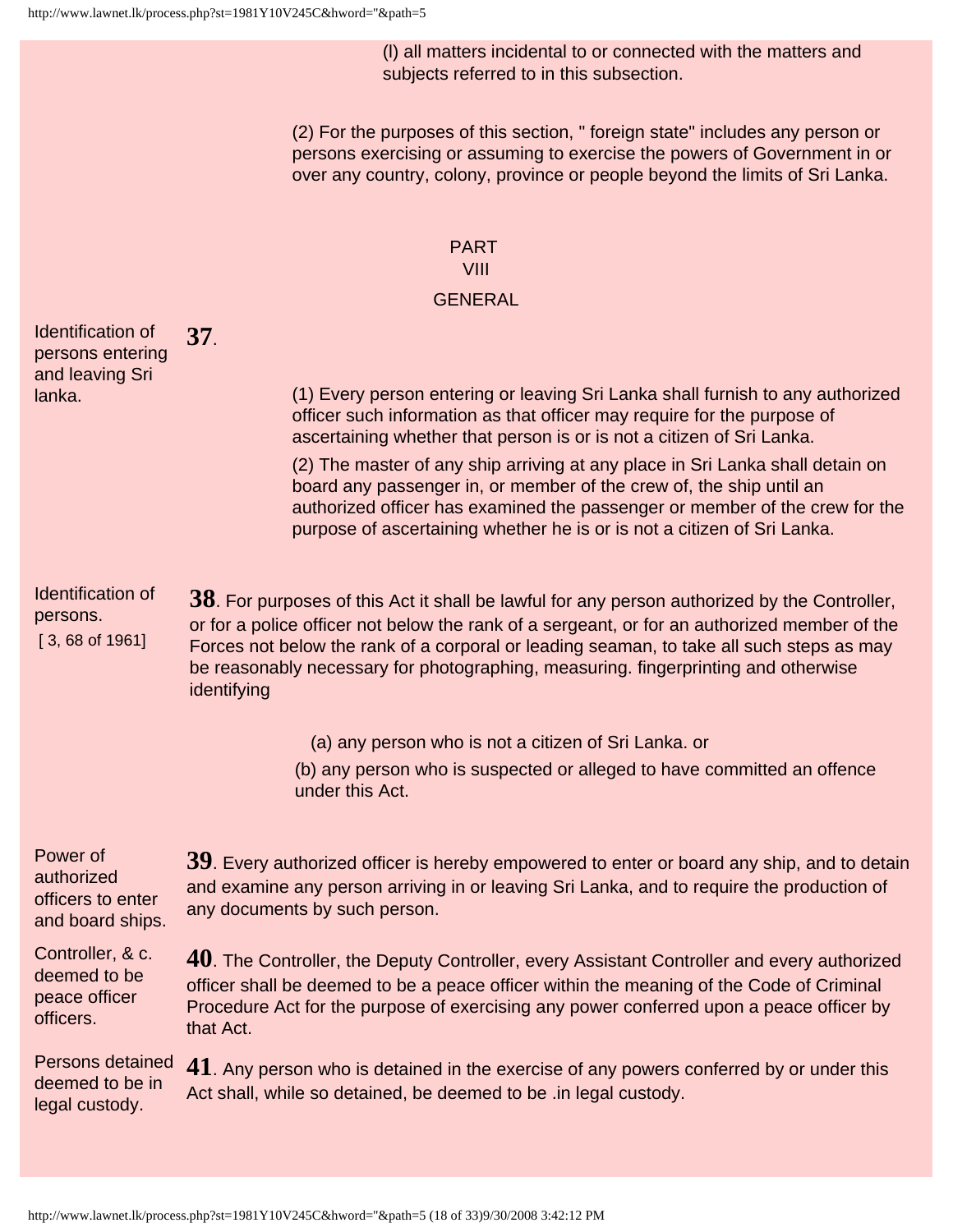Returns as to passengers and members of crews of ships. **42**. (1) The master of every ship entering or leaving any port in Sri Lanka shall, upon demand made by any authorized officer, furnish to such officer a return containing the prescribed particulars relating to (a) the passengers embarking on or disembarking from that ship at that port; or (b) the members of the crew of that ship. (2) Each passenger in, and each member of the crew of, a ship shall furnish to the master of that ship any information in his possession which is required of him by such master for the purpose of furnishing a return under subsection  $(1).$ (3) The owner, or agent of the owner, of every ship which departs from any port in Sri Lanka shall, if the Controller so requires, furnish to the Controller a list, in such form as may be prescribed for the purpose, of all the members of the crew and of all the passengers who left Sri Lanka in such ship. Expenses of administration of Act. **43**. All expenses incurred in the administration of this Act shall, except in so far as they are defrayed as provided by or under this Act, be payable out of moneys provided by Parliament for the purpose. Proof of instruments, made or issued by Minister. **44**. (1) Every document purporting to be an order, direction, instruction, permit or other instrument, made or issued by the Minister in pursuance of any provision contained in, or having effect under, this Act, and to be signed by him or on his behalf, shall be received in evidence and shall, until the contrary is proved, be deemed to be an instrument made or issued by him.

(2) Prima facie evidence of any such instrument as aforesaid may in any legal proceedings be given by the production of a document purporting to be certified to be a true copy of the instrument by, or on behalf of, the Minister.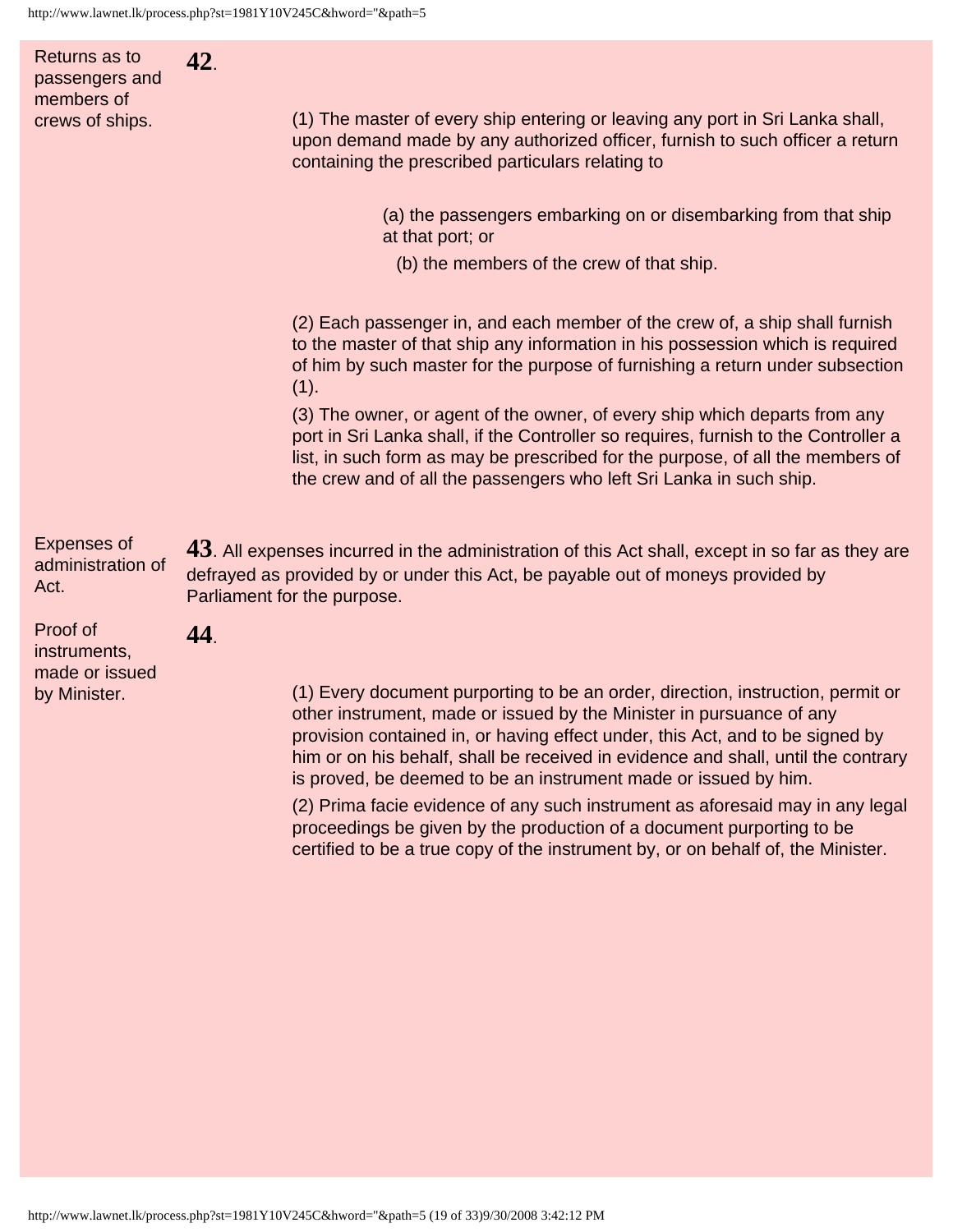| Offences. | 45.                               |                                                                                                                                                                                                                                                                                                         |
|-----------|-----------------------------------|---------------------------------------------------------------------------------------------------------------------------------------------------------------------------------------------------------------------------------------------------------------------------------------------------------|
|           | $[4, 68$ of<br>1961]              | (1) Any person who                                                                                                                                                                                                                                                                                      |
|           | $[2,16$ of<br>1993]<br>$[2,42$ of | (a) enters or remains in Sri Lanka in contravention of any<br>provision of this Act or of any order or regulation made<br>thereunder;                                                                                                                                                                   |
|           | 1998]                             | (b) leaves Sri Lanka in contravention of any provision of this Act<br>or of any order or regulation made thereunder;                                                                                                                                                                                    |
|           |                                   | (c) in reply or in relation to the Minister, or any authorized<br>officer, or other person lawfully acting in the execution of the<br>provisions of this Act or of any order or regulation made<br>thereunder, makes or causes to be made any false return, false<br>statement or false representation; |
|           |                                   | (d) forges, alters or tampers with any passport, whether issued<br>in Sri Lanka or elsewhere, or any visa or endorsement thereon;                                                                                                                                                                       |
|           |                                   | (e) forges, alters or tampers with any certificate;                                                                                                                                                                                                                                                     |
|           |                                   | (f) without lawful authority uses or has in his possession any<br>forged, altered or irregular passport, or any passport with any<br>forged, altered or irregular visa or endorsement;                                                                                                                  |
|           |                                   | (g) without lawful authority uses or has in his possession any<br>forged, altered or irregular certificate;                                                                                                                                                                                             |
|           |                                   | (h) obstructs or impedes any person in the exercise of his<br>powers and duties under this Act or under any regulation or<br>order made thereunder;                                                                                                                                                     |
|           |                                   | (i) being the holder of a travel document, residing outside Sri<br>Lanka, dispatches or transmits such travel document to a<br>person residing in Sri Lanka, through the post or through<br>another person, without the prior approval in writing of the<br>Controller;                                 |
|           |                                   | (j) being the holder of a travel document, residing in Sri Lanka,<br>dispatches or transmits such travel document to a person<br>residing in any country outside Sri Lanka, through the post or<br>through another person, without the prior approval in writing of<br>the Controller;                  |
|           |                                   | (k) has in his possession, more than one travel document for the<br>time being in force, issued to him;                                                                                                                                                                                                 |
|           |                                   | (I) being in possession of a travel document issued to him, and<br>for the time being in force, applies for the issue of a travel<br>document;                                                                                                                                                          |
|           |                                   | (m) without lawful authority, has in his possession a travel<br>document of any other person;                                                                                                                                                                                                           |
|           |                                   | (n) during the pendency of an order under section 51c,<br>impounding a travel document issued to such person, applies<br>for the issue of another travel document;                                                                                                                                      |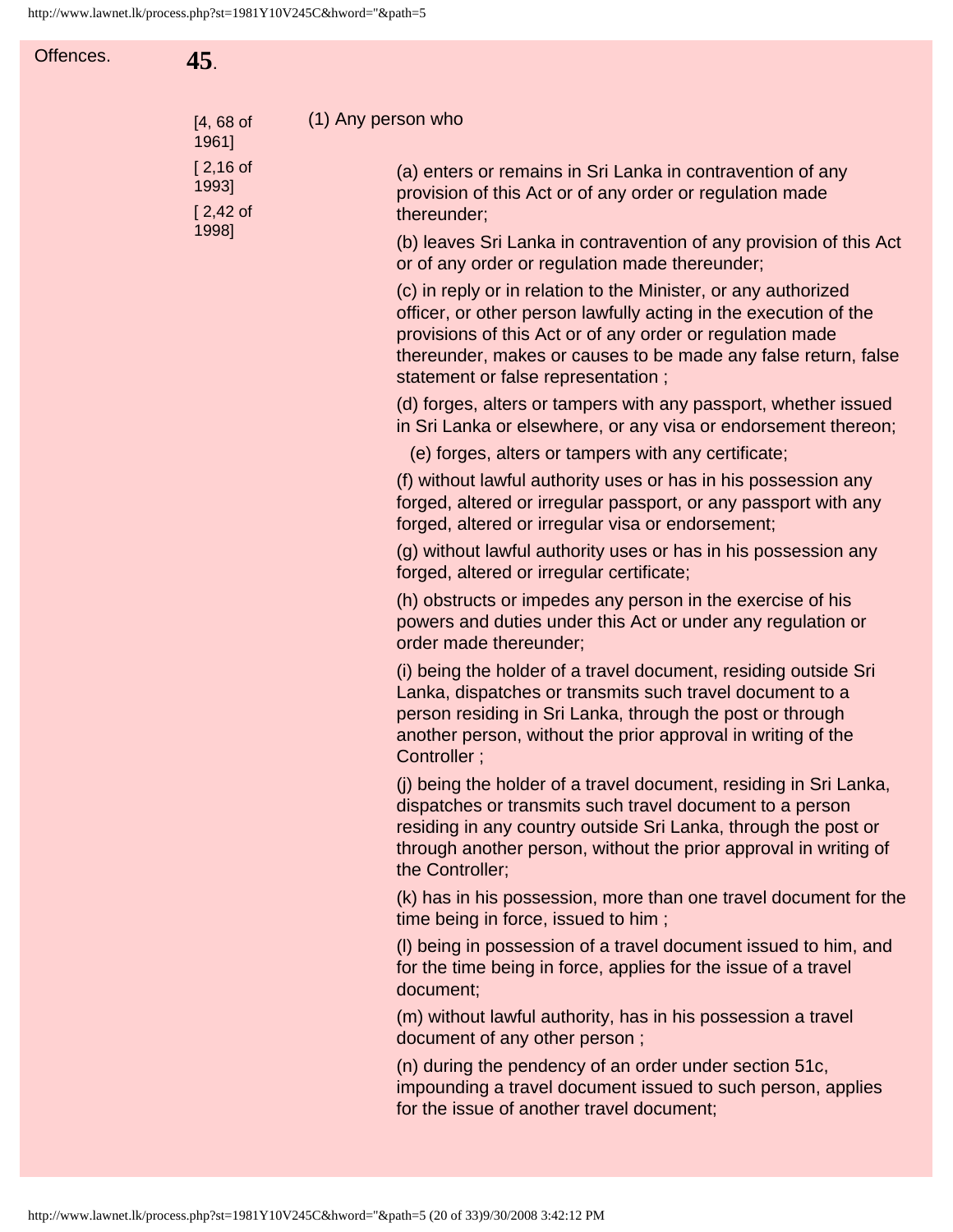2006]

[ 2, 31 of (o) otherwise contravenes or fails to comply with any provision of this Act or of any regulation or order made thereunder, shall be guilty of an offence under this Act and shall on conviction be liable, in the case of an offence under paragraph (a) or paragraph (b) or paragraph (c) or paragraph (d) or paragraph (e) or paragraph (f) or paragraph (g), paragraph (h), paragraph (i), paragraph (j), paragraph (k), paragraph (l), paragraph (m), paragraph (n) and paragraph (o), , to imprisonment of either description for a term not less than one year and not more than five years and to a fine not less than fifty thousand rupees and not more than two hundred thousand rupee, and in the case of an offence under paragraph (h) or paragraph (i) or paragraph (j) or paragraph (k) or paragraph (l) or paragraph (m) or paragraph (n) or paragraph (o), to imprisonment of either description for a term not less than six months and not more than five years and to a fine not less than fifty thousand rupees and not more than two hundred thousand rupees.

- [4,68 of 1961] (2) Any person who attempts to commit, or does any act preparatory to the commission of, or aids or abets the commission of, an offence under subsection (1) shall be guilty of an offence under this Act and shall on conviction be liable to the same punishment as if he had been guilty of an offence and been convicted under subsection (1).
- [4,68 of 1961] (3) No prosecution for an offence under this Act shall be instituted except by the Controller or by a police officer of a rank not below that of Assistant Superintendent or with the written sanction of the Controller or such police officer.

(4) The judgment of any court (against which no appeal has been preferred or which has been confirmed in appeal) convicting any person of the offence of entering or remaining in Sri Lanka in contravention of any provision of this Act or of any order or regulation made thereunder shall, notwithstanding anything to the contrary in the Evidence Ordinance, be admissible, in any prosecution for any other offence under this Act which may be instituted against the person so convicted or any other person, as proof of such conviction; and thereupon it shall be presumed that the person so convicted entered or remained in Sri Lanka in contravention of such provision, unless the accused in such prosecution proves that the person so convicted

- (a) is a person to whom Part III of this Act does not apply ; or
- (b) entered Sri Lanka, or remained in Sri Lanka, as the case may be, in conformity with such provision; or
- (c) was in Sri Lanka prior to the appointed date and did not thereafter leave Sri Lanka; or
- (d) was born in Sri Lanka on or after the appointed date and did not thereafter leave Sri Lanka.

(5) In this section, the expression " travel document" means a Sri Lanka passport, or an emergency certificate or identity certificate issued under the Immigrants and Emigrants Regulations, 1956.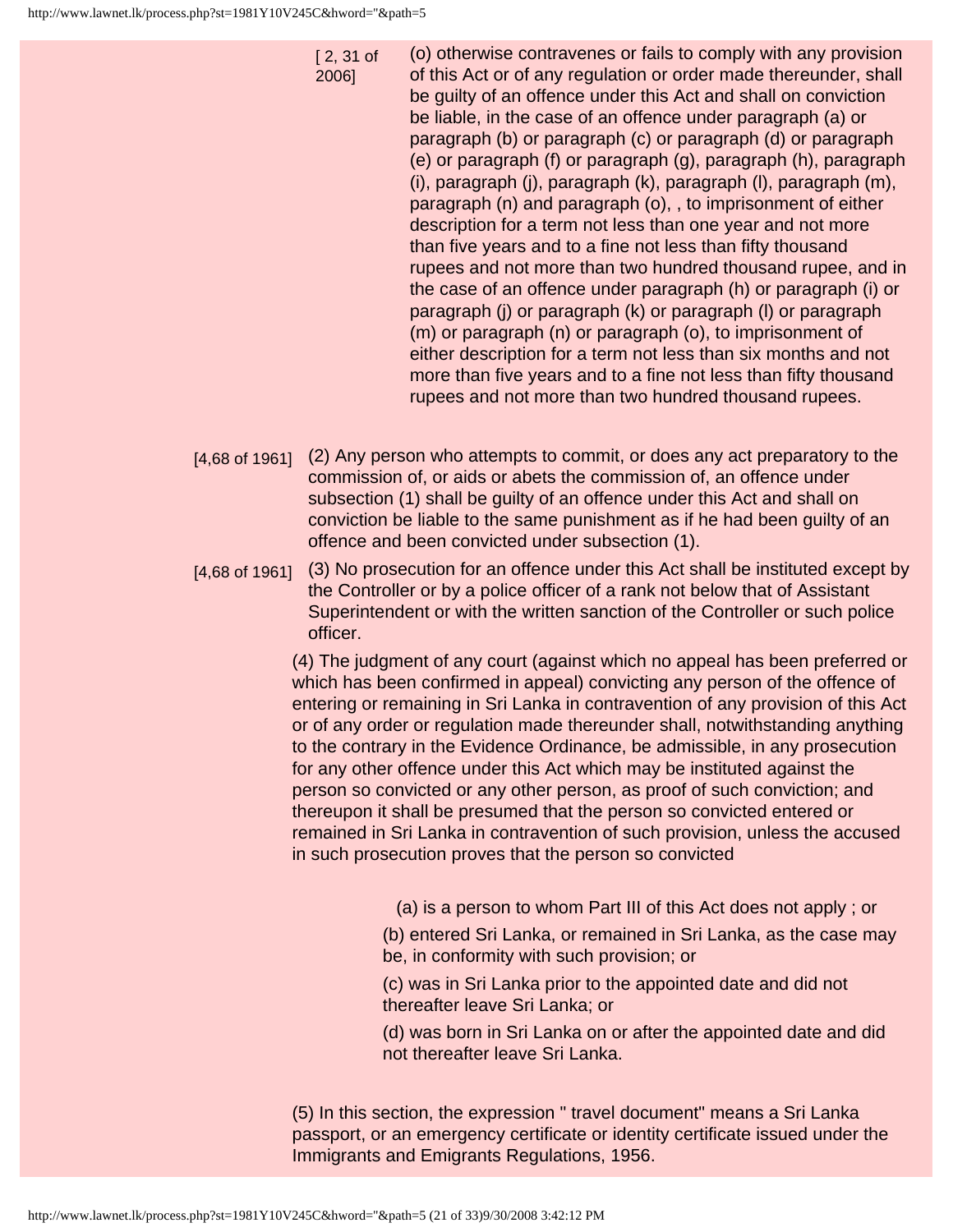**45A**.

(6) Notwithstanding anything in the Code of Criminal Procedure Act, No. 15 of 1979 -

[ 2, 31 of 2006] (a) the provisions of section 303 of that Act shall not apply in the case of a person who is convicted ;

> (b) the provisions of section 306 of that Act shall not apply in the case of a person who pleads or is found guilty, by or before any court, of any offence under subsection (1) or subsection (2).

#### (1) Any person who

(a) brings any other person into Sri Lanka by any means whatsoever, knowing that the entry into Sri Lanka of that other person is or would be in contravention of any provision of this Act or of any order or regulation made thereunder;

(b) conceals or harbours any other person in any place whatsoever, or transports any other person or causes any other person to be transported by any means whatsoever, knowing that such other person has entered Sri Lanka or is remaining in Sri Lanka in contravention of any provision of this Act or of any order or regulation made thereunder; or

(c) employs any other person, knowing that such other person has entered Sri Lanka or is remaining in Sri Lanka in contravention of any provision of this Act or of any order or regulation made thereunder, shall be guilty of an offence under this Act and shall on conviction be liable to rigorous imprisonment for a term of not less than two years and of not more than five years.

#### (2) Any person who

(a) attempts to commit or aids or abets the commission of an offence under subsection (1), or

(b) does any act preparatory to the commission of an offence under paragraph (a) or paragraph (b) of subsection (1), shall be guilty of an offence under this Act and shall on conviction be liable to rigorous imprisonment for a term of not less than two years and of not more than five years.

Offences of bringing persons into Sri Lanka in contravention of Act, & c. [5, 68 of 1961]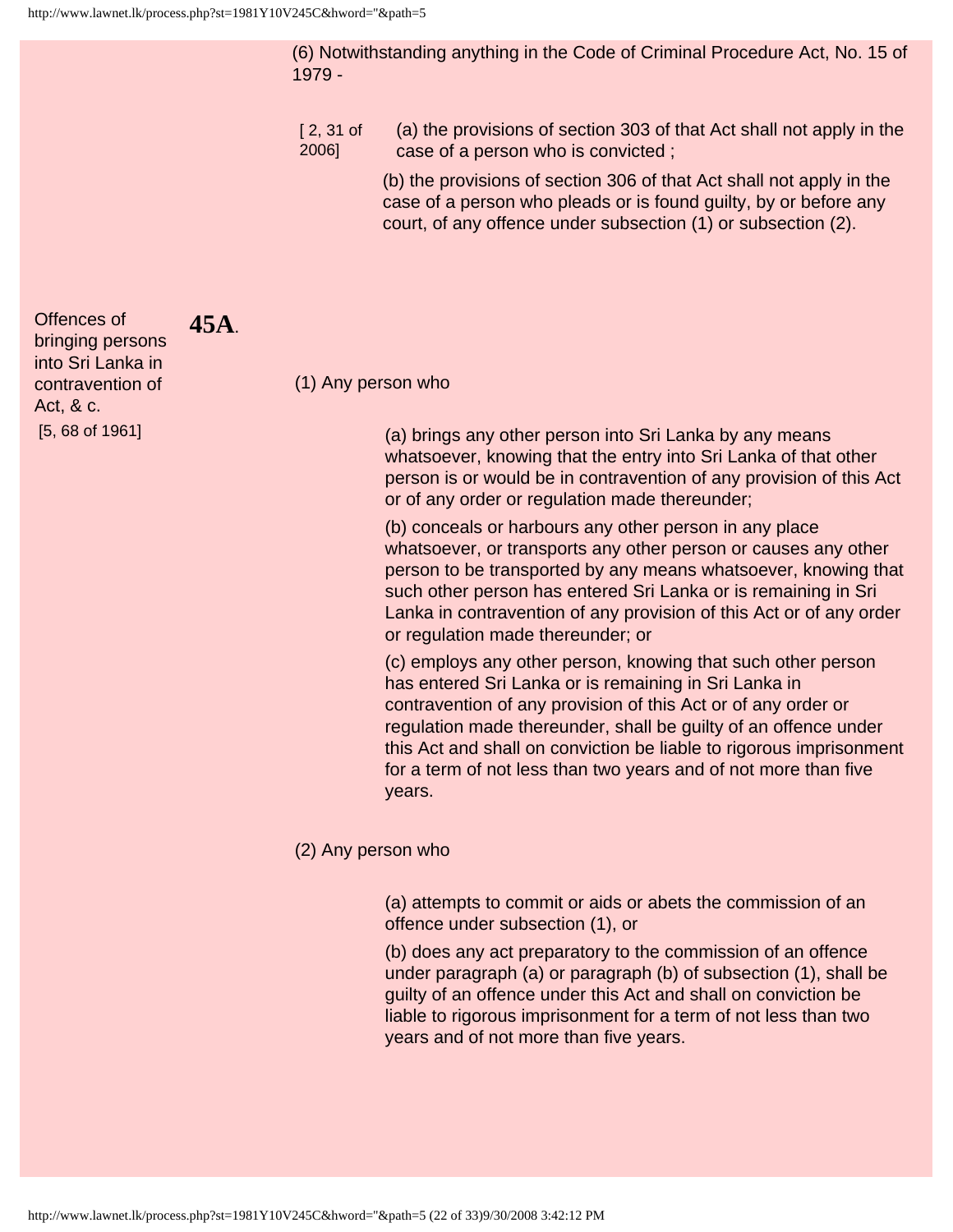(3) Where a person is charged with an offence under subsection (1) or subsection (2), it shall be presumed that he acted knowing that the entry of that other person into Sri Lanka was or would have been, or that the other person had entered Sri Lanka or was remaining in Sri Lanka, as the case may be, in contravention of a provision of this Act or of any order or regulation made thereunder, and the burden of rebutting the presumption of such knowledge shall lie upon the person so charged.

(4) For the purpose of every prosecution under paragraph (c) of subsection (1) of this section, a person alleged to have entered Sri Lanka or to be remaining in Sri Lanka in contravention of any provision of this Act or of any order or regulation made thereunder,

(a) who is in the service of a body of persons shall

(i) where the body of persons is a body corporate, be deemed to be employed by the manager, secretary and every director of that body corporate, and

(ii) where the body of persons is a firm, be deemed to be employed by every partner of the firm, unless such manager, secretary, director or partner, as the case may be, proves, having regard to the nature of his functions and to all the circumstances, that such person was employed without his knowledge ; and

(b) who is in the service of a business registered under the Business Names Ordinance, shall, as regards every individual, every firm and every body corporate registered under that Ordinance in respect of that business, be deemed to be employed by such individual, every partner of such firm and every manager, secretary and director of such body corporate, unless such individual, partner, manager, secretary or director, as the case may be, proves, having regard to the nature of his functions and all the circumstances, that such person was employed without his knowledge.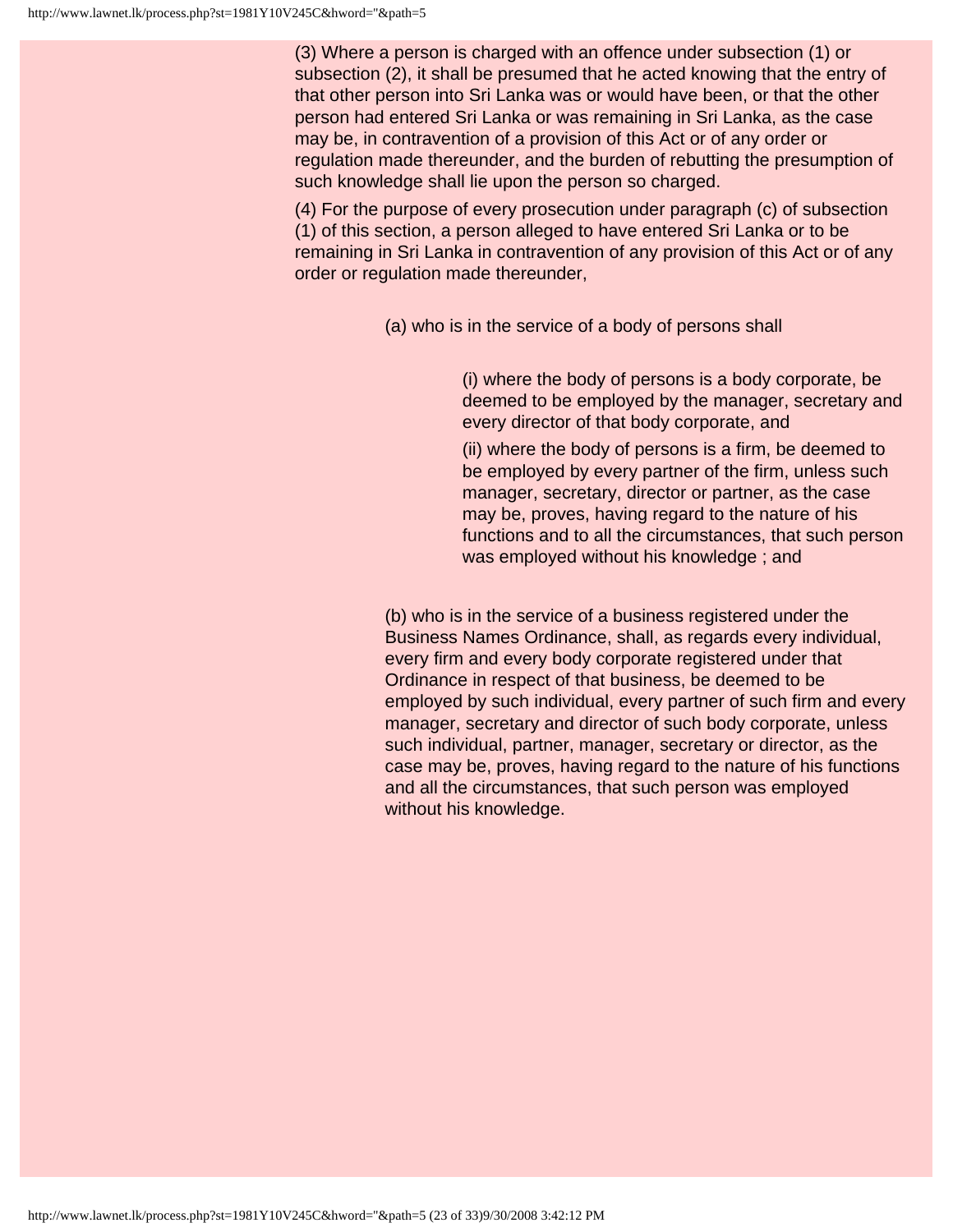Presumption with regard to certain certificates. [5,68 of 1961]

**45B**. If in any prosecution for any offence under this Act there is produced a certificate issued by a police officer of a rank not below that of an Assistant Superintendent to the effect that he believes any person named in the certificate to be a person who has entered or remained in Sri Lanka in contravention of any provision of this Act or of any order or regulation made thereunder, it shall be presumed that the person so named entered or remained in Sri Lanka in contravention of such provision, unless it is proved by the accused that the person so named

(a) is a person to whom Part III of this Act does not apply ; or

(b) entered Sri Lanka, or remained in Sri Lanka, as the case may be, in conformity with such provision; or

(c) was in Sri Lanka prior to the appointed date and did not thereafter leave Sri Lanka; or

(d) was born in Sri Lanka on or after the appointed date and did not thereafter leave Sri Lanka.

Facilitating persons to leave Sri Lanka. [ 3, 31 of 2006]

# **45C**.

(1) Any person, who-

(a) organizes one or more persons to leave Sri Lanka in contravention of any of the provisions of this Act ; or

(b) attempts or does any act preparatory to, or aids and abets any other person to, so organize under paragraph (a),

shall be guilty of an offence.

(2) Any person guilty of an offence under subsection (1) shall, upon conviction by a Magistrate, be liable to imprisonment of either description for a term not less than one year and not more than five years.

(3) In this section, the expression "organize", with its grammatical variations, includes-

> (a) the recruitment of a person on a promise of securing employment outside Sri Lanka ;

(b) knowingly making false promises of employment in a foreign country or making any false representation or disseminating misleading information with the intention of inducing persons to leave Sri Lanka for foreign employment ;

(c) soliciting pecuniary benefits from persons whether or not any such benefit was realized ;

(d) the transportation of persons by sea, land or any other manner without obtaining valid travel documents ;

(e) receiving and harbouring persons whether in Sri Lanka or in a foreign country.".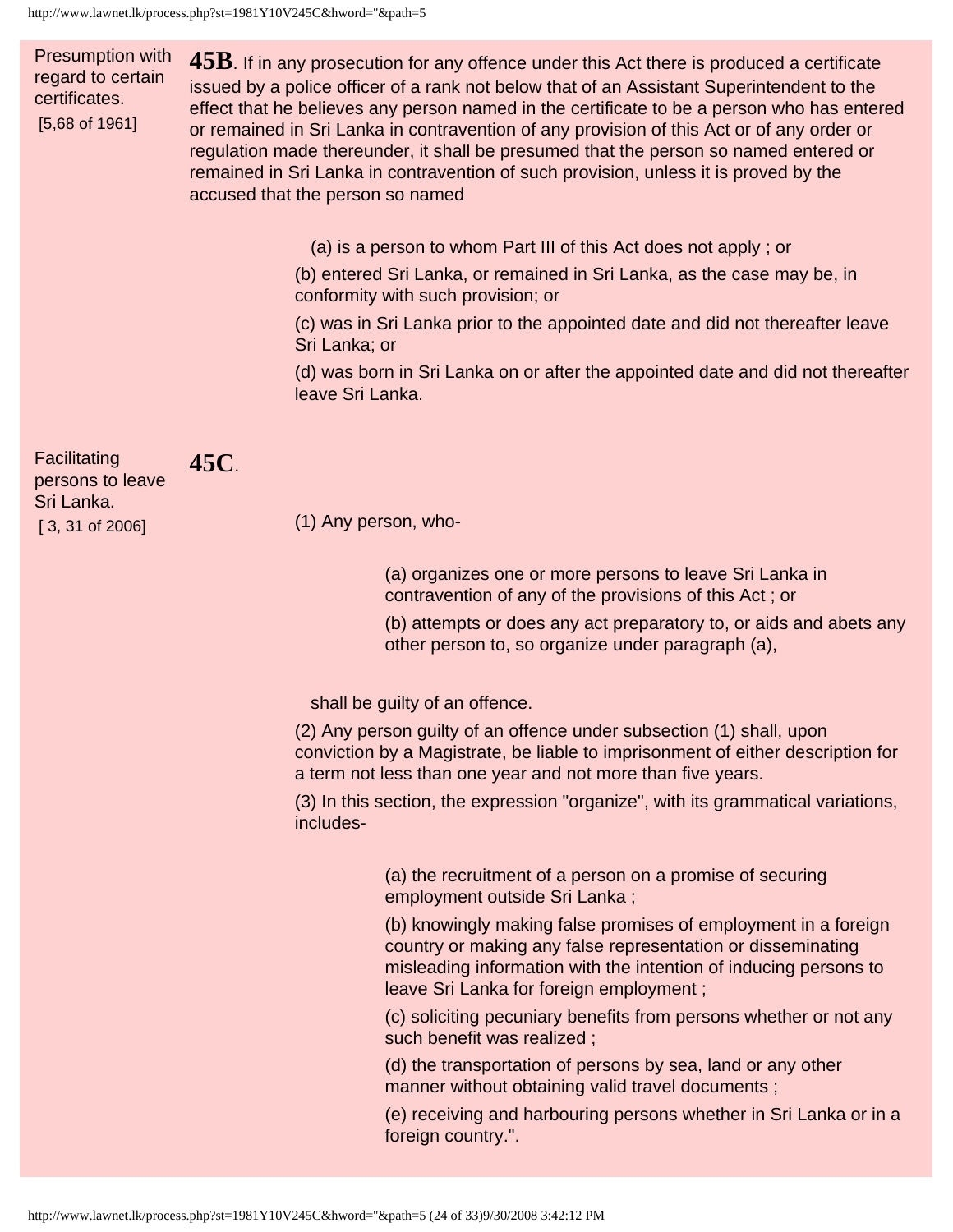Certain offences

Offences to be cognizable and to be triable by Magistrate. **46**. All offences under this Act shall be cognizable offences for the purpose of the application of the provisions of the Code of Criminal Procedure Act, notwithstanding anything contained in the First Schedule of that Act, and shall be triable summarily by a Magistrate. It shall be lawful for such Magistrate to impose any punishment prescribed by this Act, notwithstanding that such punishment exceeds the limits of his ordinary powers of jurisdiction.

| Certain offences<br>to be non-<br>bailable.<br>$[6, 68$ of 1961] | (1) Notwithstanding anything in any Other law -                                                                          |  |
|------------------------------------------------------------------|--------------------------------------------------------------------------------------------------------------------------|--|
| [3,42 of 1998]                                                   | (a) every offence committed by persons to whom the provisions<br>$[4, 31]$ of<br>of Part III of this Act apply-<br>2006] |  |

(i) under paragraph (a), paragraph (b), paragraph (c), paragraph (d), paragraph (e), paragraph (f) or paragraph (g) of subsection (1) of section 45 ; and

(ii) under subsection (2) of section 45 in so far as it relates to paragraph (a), paragraph (b), paragraph (c), paragraph (d), paragraph (e), paragraph (f) or paragraph (g) of subsection (1) of that section ;";

(b) every offence under subsection (2) of section 45 in so far as it relates to paragraph (a) or paragraph (b) or paragraph (c) or paragraph (d) or paragraph (e) or paragraph (1) or paragraph (g) of subsection (1) of that section.

(2) Notwithstanding other law

(a) every offence under paragraph (c) of subsection (1) of section 45A, and

(b) every offence under paragraph (a) of subsection (2) of section 45A, in so far as it relates to paragraph (c) of subsection (1) of that section, shall be non-bailable.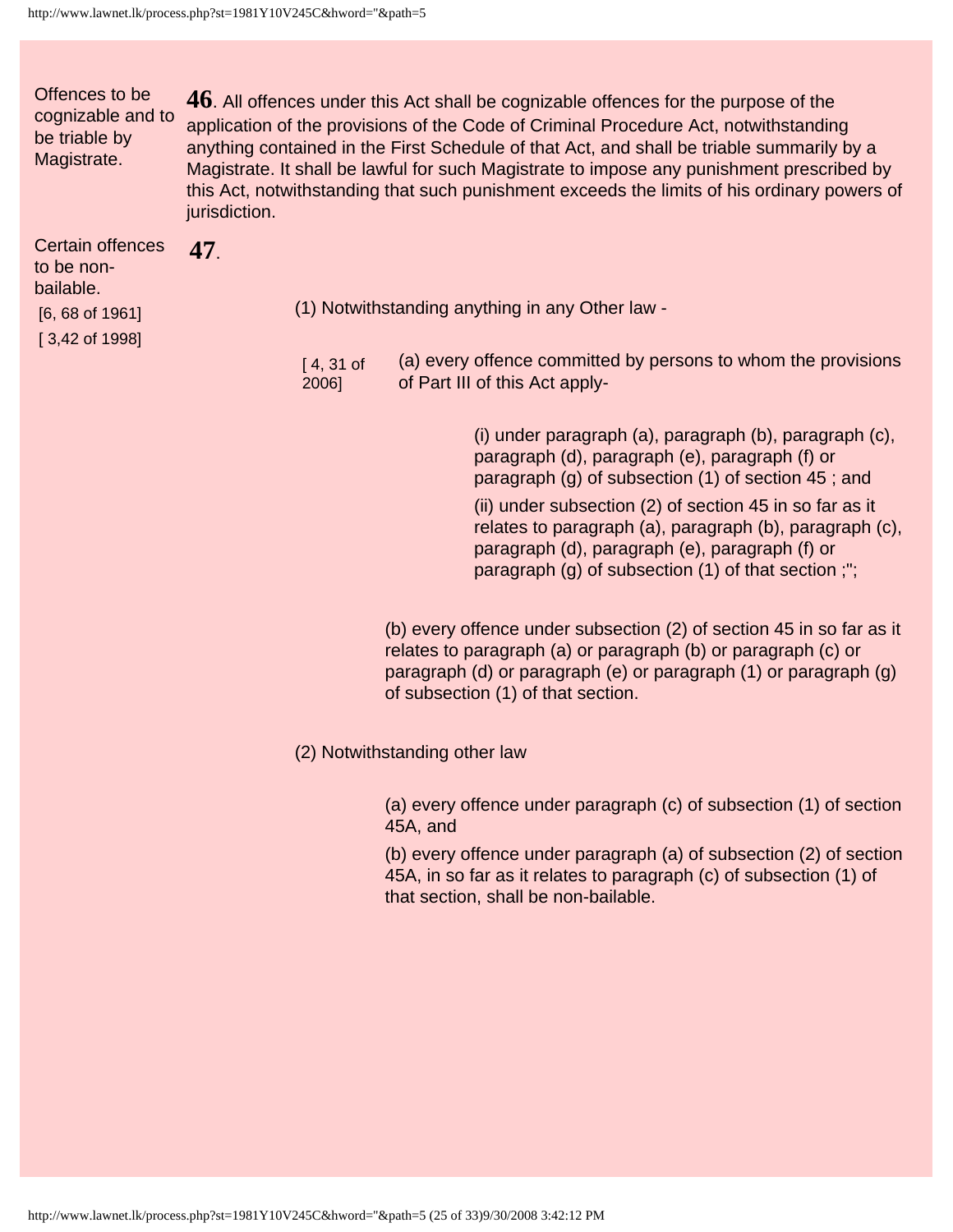| Granting of bail.<br>$[5, 31$ of 2006]                                                                                                   | 47A.                                                                                                                                                                                                                                                                                                                                                                                                                                                                                                                                                                                             |
|------------------------------------------------------------------------------------------------------------------------------------------|--------------------------------------------------------------------------------------------------------------------------------------------------------------------------------------------------------------------------------------------------------------------------------------------------------------------------------------------------------------------------------------------------------------------------------------------------------------------------------------------------------------------------------------------------------------------------------------------------|
|                                                                                                                                          | (1) Notwithstanding anything in any other law, no person accused of an<br>offence under section 45c shall be enlarged on bail except by a High Court<br>upon proof of exceptional circumstances.                                                                                                                                                                                                                                                                                                                                                                                                 |
|                                                                                                                                          | (2) Where there is no express provision made in respect of the granting of<br>bail for an offence under this Act, bail shall be granted by a Magistrate.                                                                                                                                                                                                                                                                                                                                                                                                                                         |
|                                                                                                                                          | (3) Notwithstanding anything to the contrary in any other law, the application<br>of the provisions of this section shall extend to every person who is in remand<br>on the date of coming into operation of this section.".                                                                                                                                                                                                                                                                                                                                                                     |
| Detention of<br>persons<br>suspected of or<br>charged with<br>commission of<br>offence under<br>section $45(1)$ (a).<br>$[7,68$ of 1961] | $48$ . Where any person is suspected of the commission of an offence under paragraph (a)<br>of subsection (1) of section 45, it shall be lawful, notwithstanding anything in any other<br>written law, for the Controller or any police officer of a rank not below that of an Assistant<br>Superintendent, to authorize in writing the detention of that person in any place of detention<br>approved by the Minister for the purpose of this section, until that person has established<br>his innocence or an order is made against that person by the Minister in terms of section<br>28(2); |
|                                                                                                                                          | Provided that if such person remains in custody at the expiry of a period of two weeks from<br>the date on which he was first taken into custody, he shall be produced forthwith before a<br>Magistrate who shall make such order as he deems appropriate.                                                                                                                                                                                                                                                                                                                                       |
| Burden of proof.                                                                                                                         | 49. Where, with reference to any proceedings under this Act or under any regulation,<br>order, direction, instructions or other instrument made or issued thereunder or with<br>reference to anything done or proposed to be done under this Act or any such regulation,<br>order, direction, instructions or other instrument, it is alleged by any person                                                                                                                                                                                                                                      |
|                                                                                                                                          | (a) that he is not a citizen of Sri Lanka; or                                                                                                                                                                                                                                                                                                                                                                                                                                                                                                                                                    |
|                                                                                                                                          | (b) that he belongs to any particular class or description of persons who are<br>not citizens of Sri Lanka; or                                                                                                                                                                                                                                                                                                                                                                                                                                                                                   |
|                                                                                                                                          | (c) that he is a citizen of Sri Lanka; or                                                                                                                                                                                                                                                                                                                                                                                                                                                                                                                                                        |
|                                                                                                                                          | (d) that he belongs to any particular class or description of persons who are<br>citizens of Sri Lanka; or                                                                                                                                                                                                                                                                                                                                                                                                                                                                                       |
|                                                                                                                                          | (e) that he is a national of any particular country, the burden of proving that<br>fact shall, notwithstanding anything in the Evidence Ordinance, lie upon that<br>person.                                                                                                                                                                                                                                                                                                                                                                                                                      |
| Power to search<br>any ship of arrest<br>$[8,68$ of 1961]                                                                                | $50$ . It shall be lawful for any police officer irrespective of rank, or any authorized member<br>of the Forces not below the rank of a corporal or leading seaman, to search any ship (not<br>being an aircraft) in the territorial waters of Sri Lanka, and to arrest and take into custody<br>any person on board such ship who is suspected of the commission of any offence under<br>section 45 (1) (a), section 45 (2) in so far as it relates to section 45 (1) (a), or section 45A.                                                                                                     |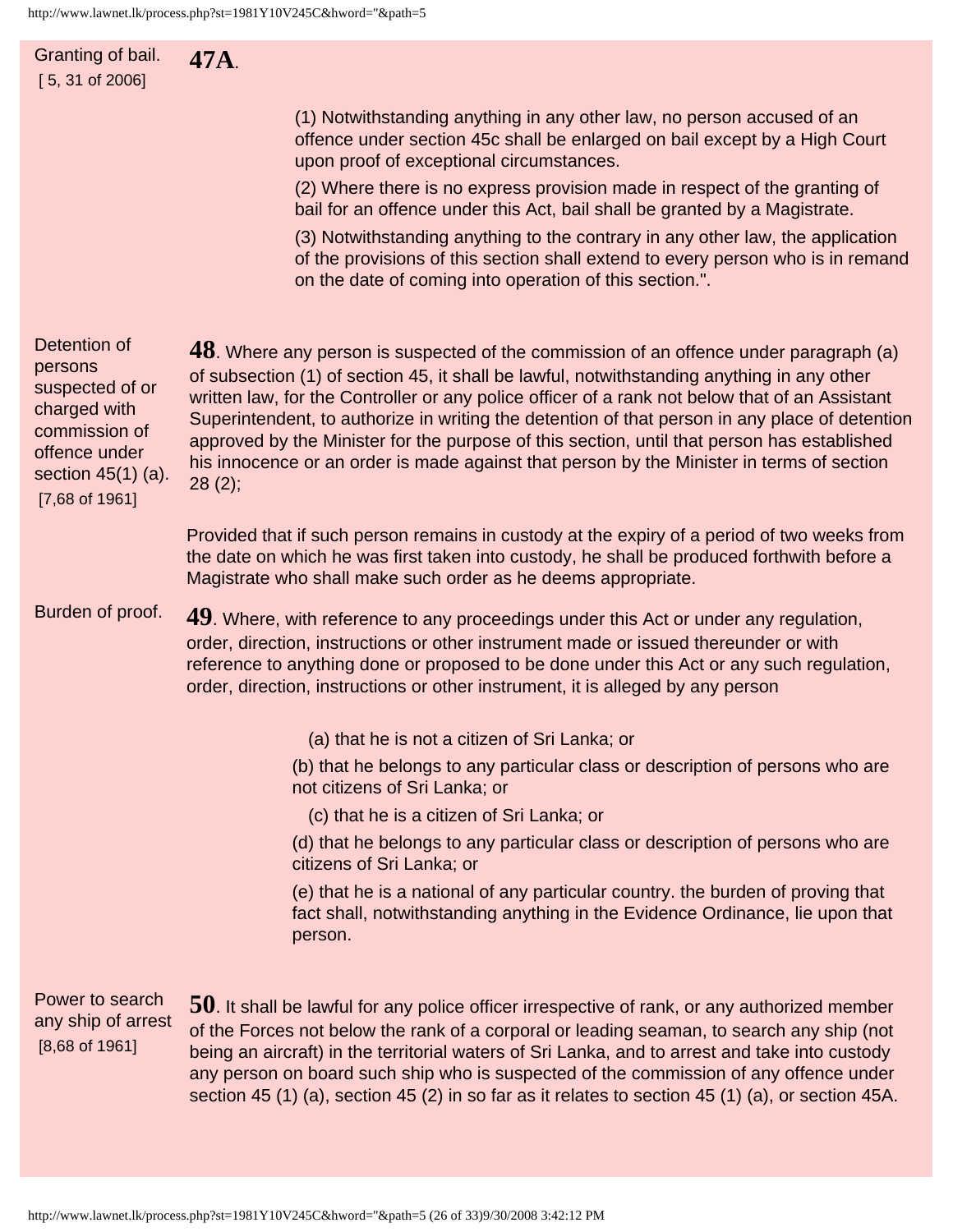Seizure and detention by police, authorized members of the Forces or authorized officers, of vehicles, & c, suspected of being used in the commission of offences under section 45A(1) (a) or section45A(1) (b). [9, 68 of 1961] **51**.

(1) Where any police officer irrespective of rank, or any authorized member of the Forces not below the rank of a corporal or leading seaman or any other officer authorized by regulation to exercise the powers conferred by this section has reason to believe that any vehicle, vessel or other means of transport has been used in, or in connexion with, the commission of any offence referred to in paragraph (a) or paragraph (b) of subsection (1) of section 45A, he may seize and detain such vehicle, vessel or means of transport, together with any equipment and accessories thereof.

[9,68 of 1961] (2) Any vehicle, vessel or other means of transport or equipment or accessories seized under subsection (1) shall, as soon as possible, be produced before or made available for inspection by a Magistrate's Court of competent jurisdiction by the officer making the seizure or, where such officer is an authorized member of the Forces, by any police officer, and the court shall thereupon make such order as it may deem fit relating to the custody of the things so seized pending their disposal under subsection (3).

> (3) Any vehicle, vessel or other means of transport or equipment or accessories seized under subsection (1) from the possession of any person

[9,68 of 1961] (a) shall be returned to that person forthwith upon the expiration of six weeks after the seizure, unless a prosecution for the alleged offence is instituted before the end of that period; or (b) shall be returned to that person forthwith after the final determination of the prosecution, unless duly declared to be forfeited to the State or ordered to be destroyed under subsection

[9,68 of 1961] 4. Where any vehicle, vessel or other means of transport or equipment or accessories, produced before or made available for inspection by a Magistrate's Court under subsection (2), is proved to have been used in, or in connexion with, the commission of an offence under paragraph (a) or paragraph (b) of subsection (1) of section 45A, such court shall make order for the forfeiture to the State or for the destruction of such vehicle, vessel or other means of transport or equipment or accessories.

 $(4).$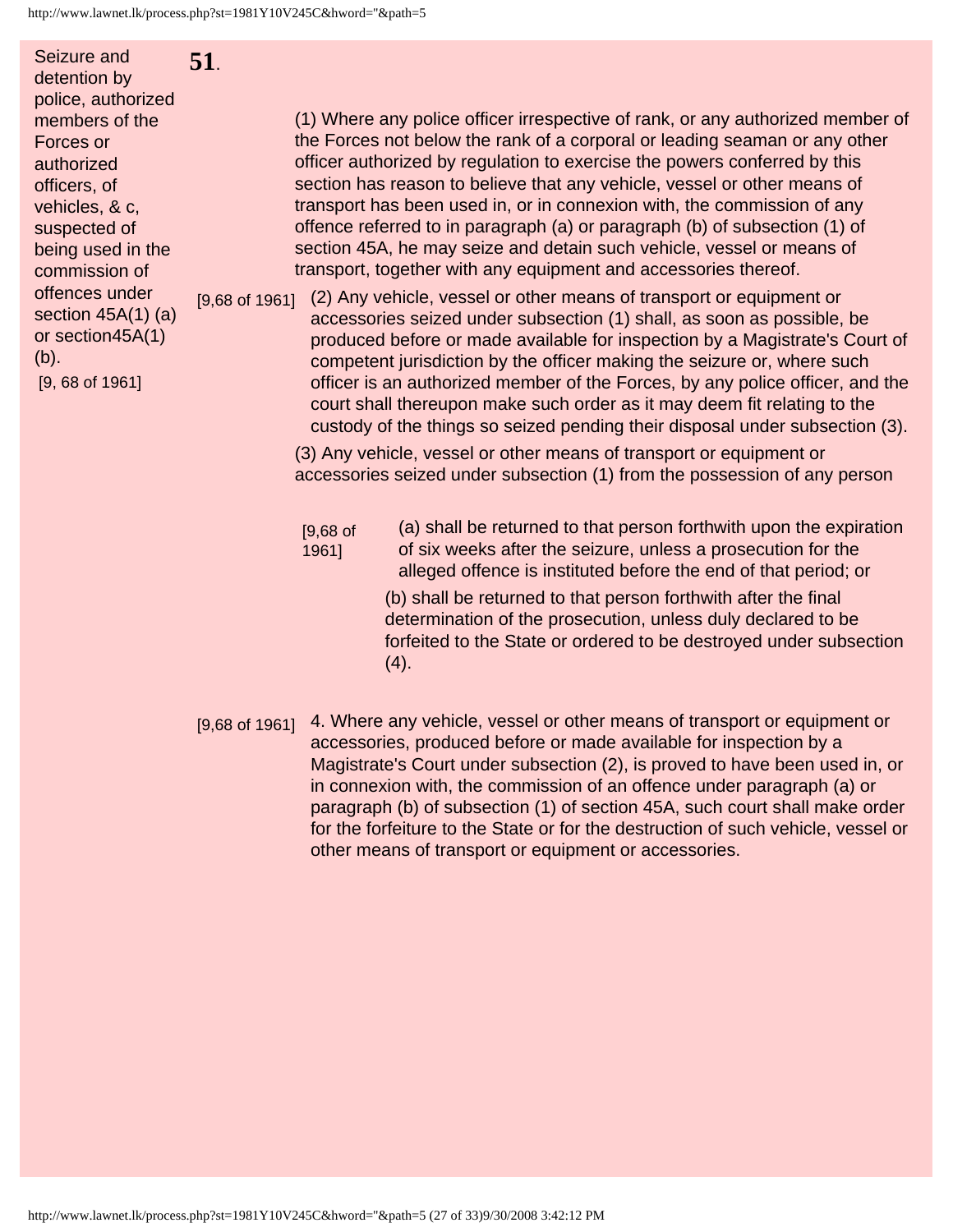**51A**.

**51B**.

Proceedings under the Act to have priority in court. [10, 68 of 1961]

(1) The proceedings in any court in respect of an offence alleged to have been committed by any person under this Act shall have priority over all other business of that court, except when circumstances render it necessary for such other business to be disposed of earlier.

(2) Where the trial of a person accused of an offence under this Act cannot be concluded on the day of commencement, such trial shall be continued on the working day immediately following, except where circumstances render such continuation impracticable or render it necessary for other business to be disposed of on the working day immediately following.

Evidence, in connexion with certain offences, of a person about to leave the Island. [10,68 of 1961]

(1) Where any person is accused of an offence under section 45 (1) (a), or section 45 (2) in so far as it relates to section 45 (1) (a), or section 45A, any other person who is about to leave the Island may, if he so desires, make a sworn or affirmed statement in connexion with the offence before a Justice of the Peace, or a police officer not below the rank of an Assistant Superintendent of Police, in the presence of the person accused of the offence.

(2) The Justice of the Peace or the police officer before whom the statement is made under subsection (1) shall

(a) record such statement,

(b) read over such statement in the presence of the accused to the person making the statement,

(c) explain the statement to the accused,

(d) afford the accused full opportunity of asking any questions relevant to the statement from the person making the statement,

(e) record such questions, together with the answers given by the person making the statement,

(f) secure the signature of the person making the statement to the record of the statement, and

(g) certify, if such be the case, that the requirements of this section have been complied with.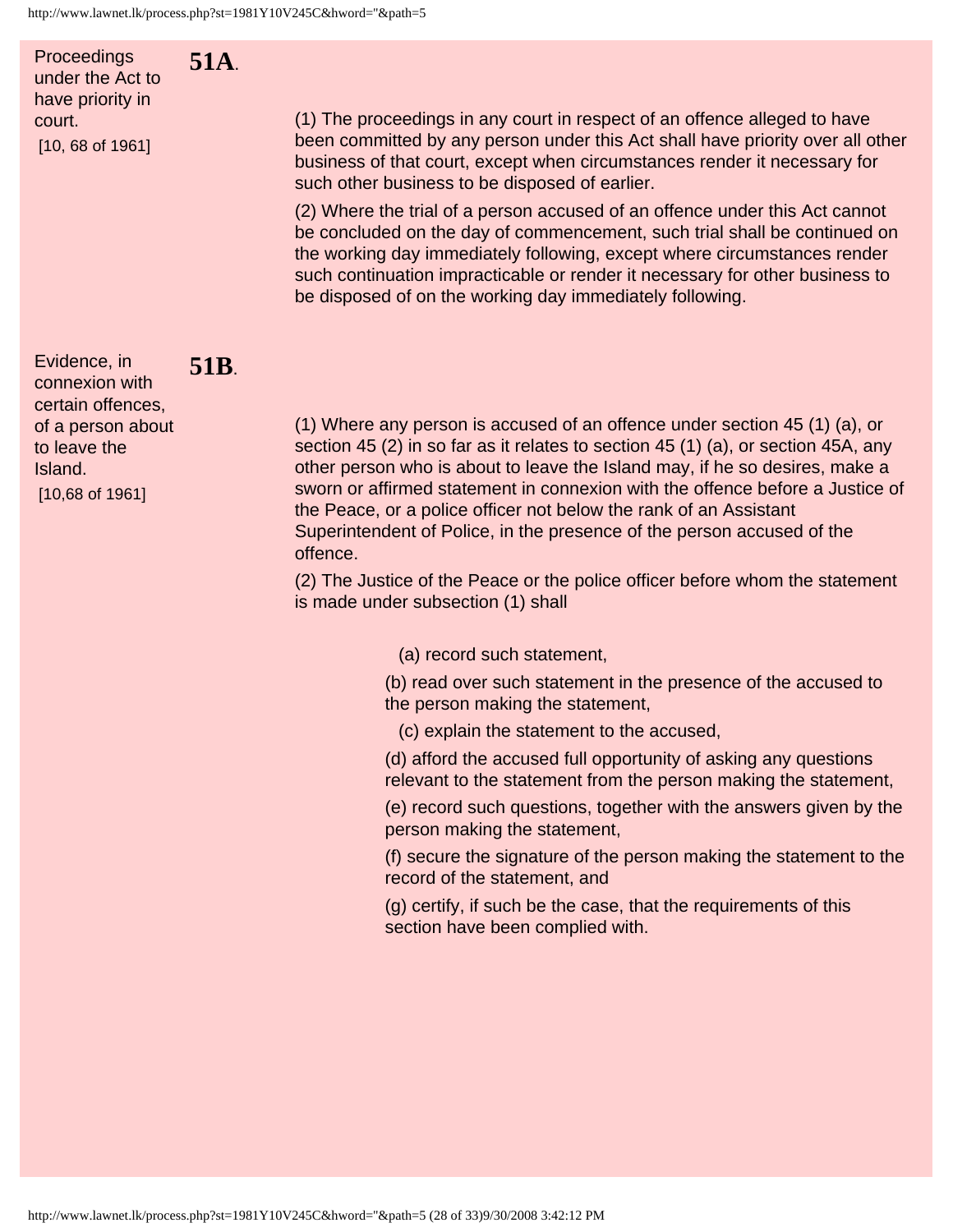(3) Any Justice of the Peace, or police officer not below the rank of an Assistant Superintendent of Police, is hereby empowered and required

> (a) to administer an oath or affirmation, in manner authorized for witnesses under the Oaths Ordinance, to any person desiring to make a statement in accordance with this section, and

(b) thereafter to take proceedings under the provisions of subsection (2).

(4) A statement purporting to be certified under this section may, notwithstanding the provisions of any other law, be produced in court and given in evidence against any person accused of any offence under section 45 (1) (a), or section 45 (2) in so far as it relates to section 45 (1) (a), or section 45A, and shall be prima facie evidence of the facts therein stated,

| Court may<br>impound travel<br>document to<br>procure<br>attendance of<br>accused, suspect<br>or witness.<br>$[3, 16$ of 1993] | <b>51C</b> . | (1) Whenever in any proceeding in respect of any offence under any law it<br>appears to the court that the attendance of an accused or suspect or the<br>examination of a witness is necessary, it may, impound any travel document<br>issued to such accused, suspect or witness, as the case may be, and for the<br>time being in force, for such period as it may deem necessary to procure the<br>attendance of such accused, or suspect or the examination of such witness.<br>A court making an order under this section impounding a travel document<br>issued to any person shall cause a copy of such order to be transmitted to<br>the Controller.<br>(2) In this section, the expression "travel document" means a Sri Lanka<br>passport, or an emergency certificate or identity certificate issued under the<br>Immigrants and Emigrants Regulations, 1956.'. |
|--------------------------------------------------------------------------------------------------------------------------------|--------------|----------------------------------------------------------------------------------------------------------------------------------------------------------------------------------------------------------------------------------------------------------------------------------------------------------------------------------------------------------------------------------------------------------------------------------------------------------------------------------------------------------------------------------------------------------------------------------------------------------------------------------------------------------------------------------------------------------------------------------------------------------------------------------------------------------------------------------------------------------------------------|
| Regulations.                                                                                                                   | 52.          |                                                                                                                                                                                                                                                                                                                                                                                                                                                                                                                                                                                                                                                                                                                                                                                                                                                                            |

(1) The Minister may make all such regulations as may be necessary for the purpose of carrying out the provisions or giving effect to the principles of this Act.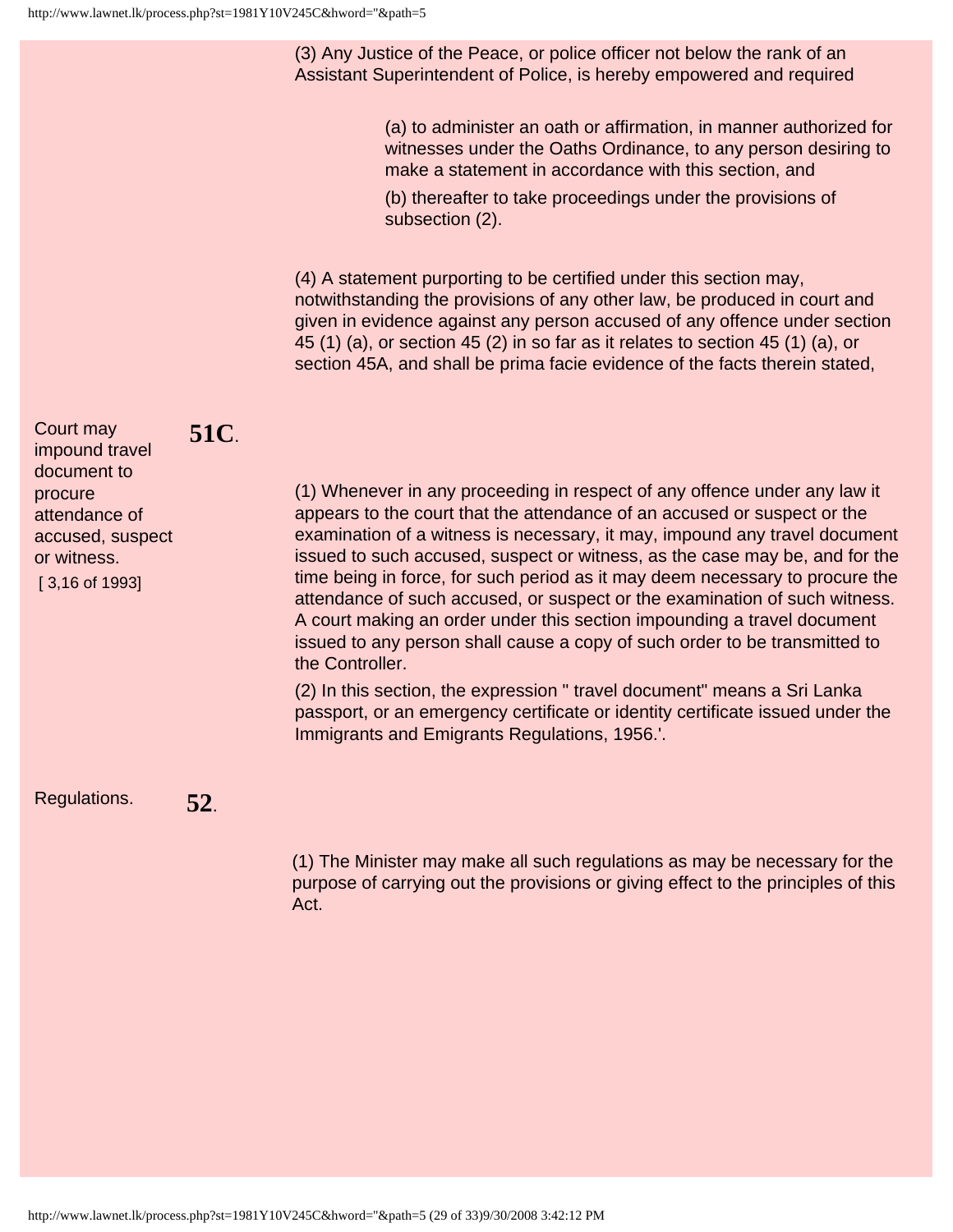(2) In particular and without prejudice to the powers conferred by subsection (I), the Minister may make regulations in respect of all or any of the following matters :

(a) all matters stated in this Act to be prescribed ;

(b) all matters in respect of which regulations are required or authorized to be made under this Act;

(c) the classes or description of persons, other than those specified in section 2 (I), to whom exemption may be granted from any of the provisions of this Act;

(d) the extent to which and the terms, conditions or restrictions subject to which such exemption may be granted (including such terms, conditions or restrictions as the Minister may deem necessary in the public interest in any special circumstances);

(e) the examination of any person, and the production, inspection and stamping of any document, for the purposes of this Act; and

(f) the taking of ringer-prints from any person or from persons of any class or description specified in the regulations for the purposes of this Act.

(3) No regulation shall have effect until that regulation has been approved by Parliament. Notification of such approval shall be published in the Gazette.

(4) Upon the publication in the Gazette of the notification of the approval of any regulation, that regulation shall be as valid and effectual as if it were herein enacted.

Act not to apply to Journey between places in Sri Lanka. **53**. Nothing in this Act or in any regulation, order, direction, instructions or other instrument made or issued under this Act shall be deemed or construed to prohibit or restrict in any manner whatsoever the entry into or departure from any place in Sri Lanka of any person on a Journey by ship from or to, as the case may be, any other place in Sri Lanka if that ship has not called or will not call at any place outside Sri Lanka in the course of his journey by that ship.

Interpretation. **54**.

- (1) In this Act, unless the context otherwise requires
- "appointed date" means the 1st day of November, 1949;
- " Assistant Controller " means any person appointed under section 4 to be or to act as an Assistant Controller of Immigration and Emigration;

" authorized officer" means any person appointed under section 4 to be or to act as an authorized officer;

" citizen of Sri Lanka " means a citizen of Sri Lanka under any law for the time being in force ;

" Controller" means the person appointed under section 4 to be or to act as the Controller of Immigration and Emigration;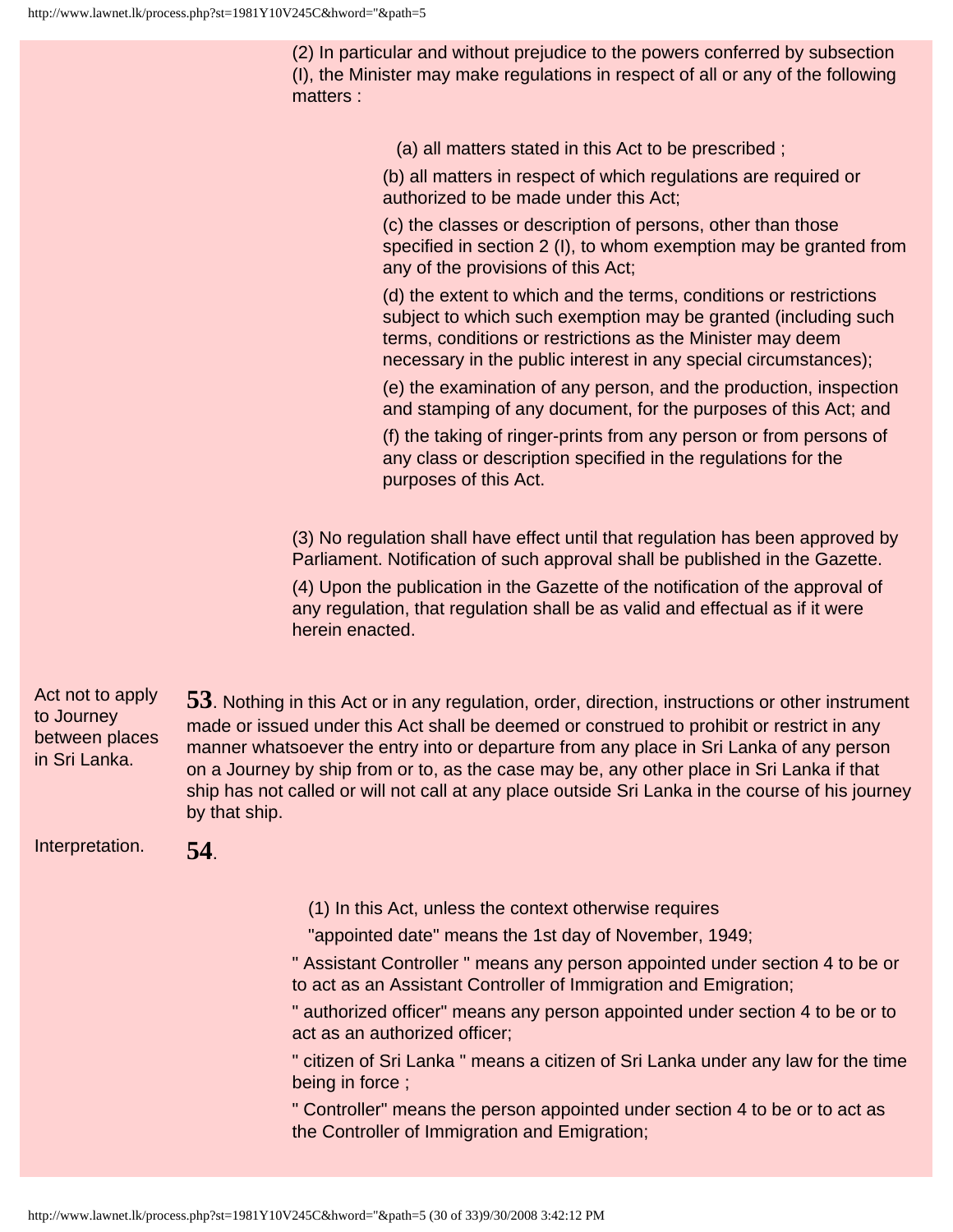" costs and charges ", in relation to any person who is not a citizen of Sri Lanka, means any money expended out of public funds for securing or facilitating the departure therefrom of such person, and includes

> (i) any money expended out of public funds for his relief, maintenance, care or treatment; and

(ii) the expenses of any such relief, maintenance, care or treatment in any hospital, alms-house or other institution for the relief of sick or destitute persons which is maintained out of public funds or by any charitable institution to the support of which the Government contributes;

" dependant" means a person who is wholly and directly dependent for maintenance and support upon any other person and is related to such other person as being

- (a) his wife ; or
- (b) his or his wife's parent or grandparent; or

(c) his or his wife's daughter, granddaughter, sister or niece, who is either unmarried or a widow or divorced ; or

(d) his or his wife's son, grandson, brother or nephew, who is under the age of twenty-one years or being over that age, is permanently disabled and incapable of supporting himself;

" Deputy Controller " means the person appointed under section 4 to be or to act as the Deputy Controller of Immigration and Emigration;

" endorsement " means an endorsement granted under Part III of this Act;

" holder", in relation to any visa, means the person to whom such visa is granted or issued;

"master ", in relation to a ship, means the person, for the time being, in charge, command or control of that ship;

" member of the crew ", in relation to a ship, means any person employed in the working or service of that ship;

" passenger " means any person travelling or seeking to travel on board a ship who is not a member of the crew of the ship;

" peace officer" has the same meaning as in the Code of Criminal Procedure Act;

" ship" means anything made for the conveyance by water of human beings or of property;

" Sri Lanka" includes the territorial waters of Sri Lanka;

" territorial waters of Sri Lanka " means the territorial waters as determined by the Maritime Zones Law;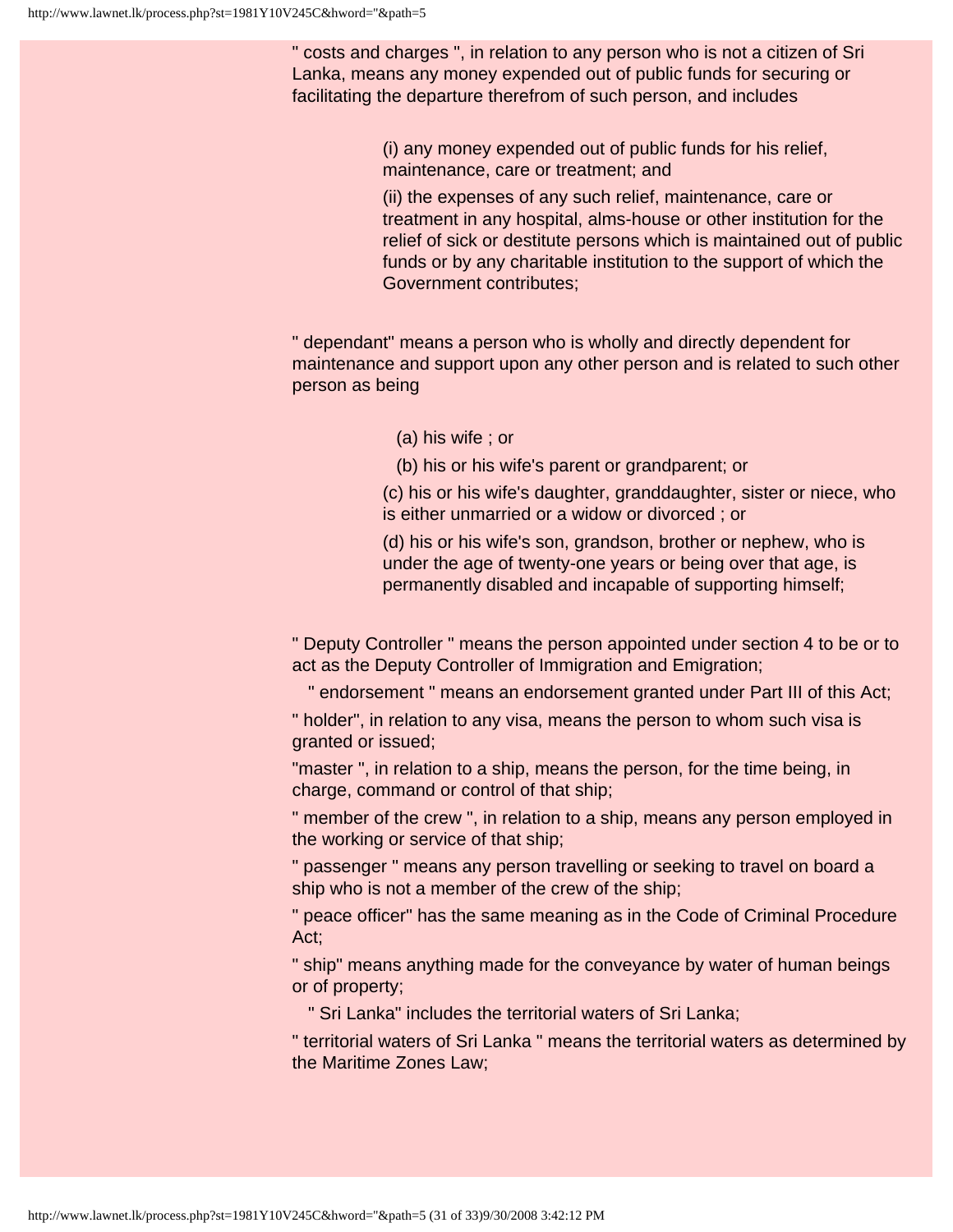" valid passport", in relation to any person who is not a citizen of Sri Lanka, means a passport or other document of identity having the characteristics of a passport

> (a) which was issued to him by or on behalf of any Government recognized by the Government of Sri Lanka;

(b) which contains a personal description sufficient to identify him and to which is attached his photograph; and

(c) which is for the time being in force;

"visa" means a visa granted under regulations made under this Act.

(2) Any reference in this Act or in any regulation, order, direction, instructions or other instrument made or issued thereunder to a ship or a port shall be deemed to include a reference to an aircraft or an aerodrome.

[11,68 of 1961]

(3)

(a) A person who arrives at any aerodrome in Sri Lanka on board any aircraft shall not be deemed, for the purposes of this Act, to enter Sri Lanka or to be brought into Sri Lanka until that person leaves the aerodrome otherwise than by that aircraft.

(b)

(i) A person who enters the territorial waters of Sri Lanka on board any ship (not being an aircraft) as a passenger in transit, shall not be deemed, for the purposes of this Act, to enter Sri Lanka or to be brought into Sri Lanka until that person leaves the ship.

(ii) " Passtiigei m transit" means a passenger who is travelling from a country other than Sri Lanka to a country other than Sri Lanka on board the same ship.

(iii) In any prosecution for an offence under this Act, the burden of proving that a person is a passenger in transit shall lie upon the person so asserting it.

(4) Where by virtue of any order under Part I for the time being in force, any person is exempted from some only of the provisions of any of the foregoing Parts III to VII, each of the provisions of such Part from which he is not exempted shall, in relation to that person, have effect as if for the expression " person to whom this Part applies" there were substituted the expression " person to whom this section applies ".